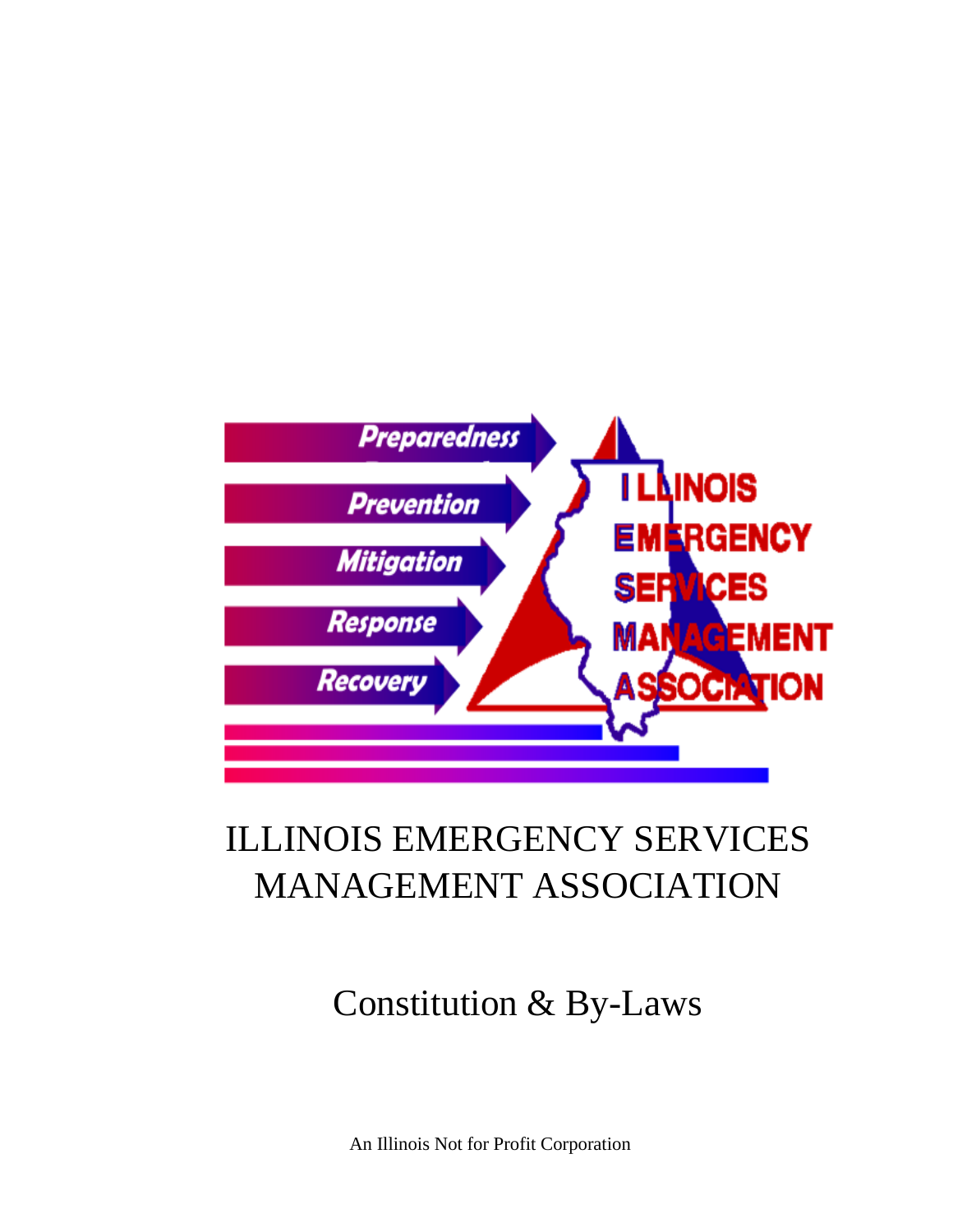### **ILLINOIS EMERGENCY SERVICES MANAGEMENT ASSOCIATION Constitution & By-Laws Table of Contents**

| <b>INDEX</b>      | <b>SUBJECT</b>                                                                                                                                                                                                                                                                                                                                                                                                                                                                                                                                                                                                                                                                                                 | <b>PAGE</b>     |
|-------------------|----------------------------------------------------------------------------------------------------------------------------------------------------------------------------------------------------------------------------------------------------------------------------------------------------------------------------------------------------------------------------------------------------------------------------------------------------------------------------------------------------------------------------------------------------------------------------------------------------------------------------------------------------------------------------------------------------------------|-----------------|
|                   | <b>Table of Contents</b>                                                                                                                                                                                                                                                                                                                                                                                                                                                                                                                                                                                                                                                                                       | 1               |
|                   | <b>Record of Change</b>                                                                                                                                                                                                                                                                                                                                                                                                                                                                                                                                                                                                                                                                                        | 4               |
| Article I         | <b>Identity and Scope</b>                                                                                                                                                                                                                                                                                                                                                                                                                                                                                                                                                                                                                                                                                      | 5               |
| Article II        | <b>Purpose and Objectives</b>                                                                                                                                                                                                                                                                                                                                                                                                                                                                                                                                                                                                                                                                                  | 5               |
| Article III       | Section 1 – Purpose<br>Section 2 - Objectives<br>Membership & Membership Dues<br>Section 1 - Membership Qualifications<br>Section 2 - Dues & Assessments<br>Section 3 - Removal of Member<br><b>Voting Rights</b><br>Section 1 – Voting Rights<br>Section 2 – Voting Membership<br>Section 3 - Proxy/Absentee Voting<br><b>Officers of the Association</b><br>Section 1 - Membership<br>Section 2 – Qualifications for Elective/Appointive Office<br>Section 3 - Method of Selection<br>Section 4 – Term of Office<br>Section 5 - Vacancy in Office<br>Section 6 – Meetings<br>Section 7 - Special Authority<br>Section 8 - Quorum<br>Section 9 - Removal of Member<br>Section 10 - Removal of Elected Officer | 5               |
|                   |                                                                                                                                                                                                                                                                                                                                                                                                                                                                                                                                                                                                                                                                                                                | 6               |
|                   |                                                                                                                                                                                                                                                                                                                                                                                                                                                                                                                                                                                                                                                                                                                | 6               |
|                   |                                                                                                                                                                                                                                                                                                                                                                                                                                                                                                                                                                                                                                                                                                                | 6               |
|                   |                                                                                                                                                                                                                                                                                                                                                                                                                                                                                                                                                                                                                                                                                                                | 7               |
|                   |                                                                                                                                                                                                                                                                                                                                                                                                                                                                                                                                                                                                                                                                                                                | 7               |
| <b>Article IV</b> |                                                                                                                                                                                                                                                                                                                                                                                                                                                                                                                                                                                                                                                                                                                | 7               |
|                   |                                                                                                                                                                                                                                                                                                                                                                                                                                                                                                                                                                                                                                                                                                                | 7               |
|                   |                                                                                                                                                                                                                                                                                                                                                                                                                                                                                                                                                                                                                                                                                                                | 7               |
|                   |                                                                                                                                                                                                                                                                                                                                                                                                                                                                                                                                                                                                                                                                                                                | 7               |
| <b>Article V</b>  |                                                                                                                                                                                                                                                                                                                                                                                                                                                                                                                                                                                                                                                                                                                | 8               |
|                   |                                                                                                                                                                                                                                                                                                                                                                                                                                                                                                                                                                                                                                                                                                                | 8               |
|                   |                                                                                                                                                                                                                                                                                                                                                                                                                                                                                                                                                                                                                                                                                                                | 9               |
|                   |                                                                                                                                                                                                                                                                                                                                                                                                                                                                                                                                                                                                                                                                                                                | 9               |
|                   |                                                                                                                                                                                                                                                                                                                                                                                                                                                                                                                                                                                                                                                                                                                | 10              |
|                   |                                                                                                                                                                                                                                                                                                                                                                                                                                                                                                                                                                                                                                                                                                                | 10              |
|                   |                                                                                                                                                                                                                                                                                                                                                                                                                                                                                                                                                                                                                                                                                                                | 11              |
|                   |                                                                                                                                                                                                                                                                                                                                                                                                                                                                                                                                                                                                                                                                                                                | 11              |
|                   |                                                                                                                                                                                                                                                                                                                                                                                                                                                                                                                                                                                                                                                                                                                | 11              |
|                   |                                                                                                                                                                                                                                                                                                                                                                                                                                                                                                                                                                                                                                                                                                                | 12              |
|                   |                                                                                                                                                                                                                                                                                                                                                                                                                                                                                                                                                                                                                                                                                                                | 12              |
| <b>Article VI</b> | Duties and Responsibilities                                                                                                                                                                                                                                                                                                                                                                                                                                                                                                                                                                                                                                                                                    | 12              |
|                   | Section 1 - President                                                                                                                                                                                                                                                                                                                                                                                                                                                                                                                                                                                                                                                                                          | 12              |
|                   | Section 2 - Vice-President                                                                                                                                                                                                                                                                                                                                                                                                                                                                                                                                                                                                                                                                                     | 12              |
|                   | Section 3 - Immediate Past President                                                                                                                                                                                                                                                                                                                                                                                                                                                                                                                                                                                                                                                                           | 12 <sub>2</sub> |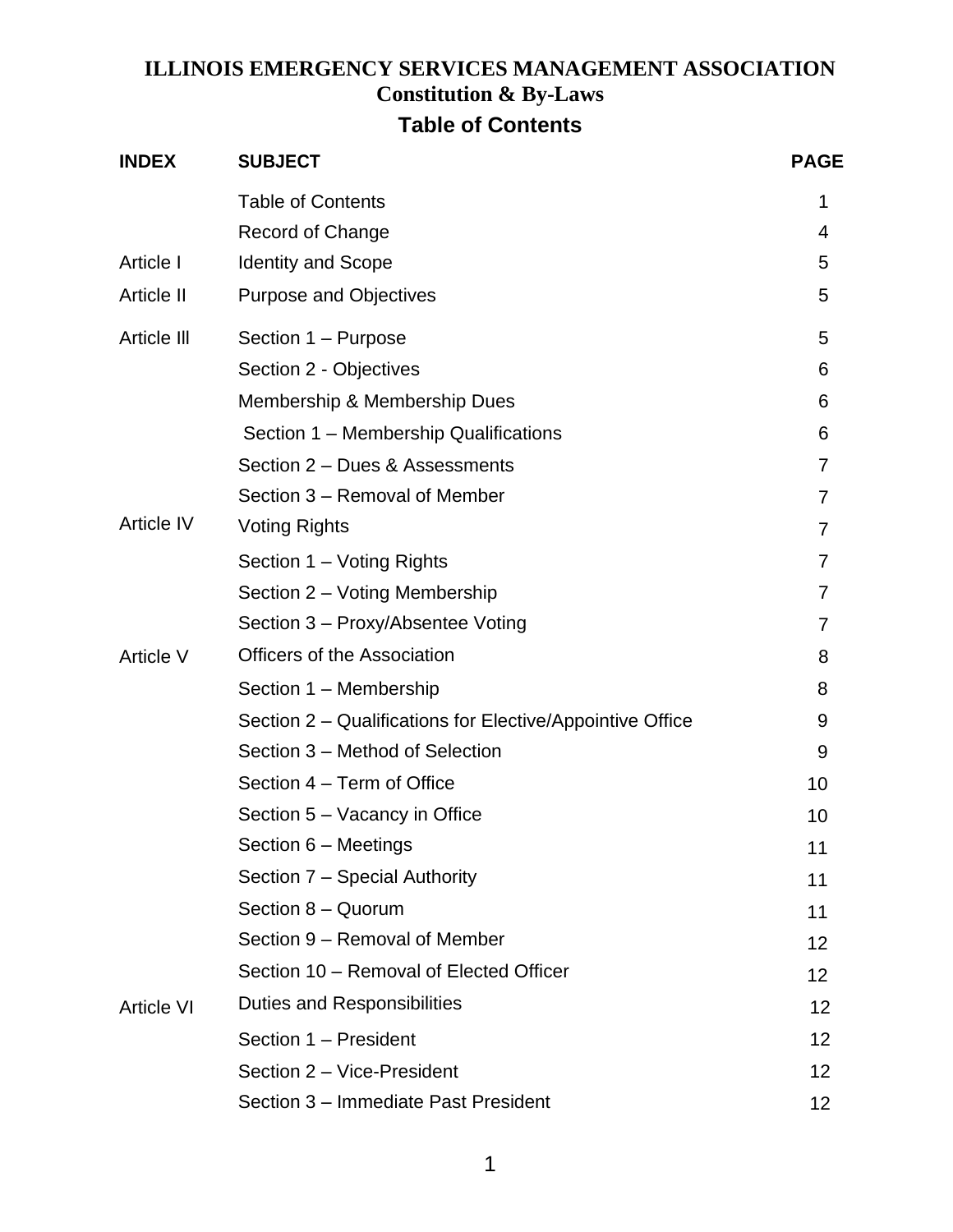|                     | Section 4 – Regional Vice-President        | 12 |
|---------------------|--------------------------------------------|----|
|                     | Section 5 - Secretary                      | 13 |
|                     | Section 6 - Treasurer                      | 13 |
|                     | Section 7 - Sergeant-at-Arms               | 13 |
| <b>Article VII</b>  | <b>Executive Board</b>                     | 14 |
|                     | Section 1 - Membership                     | 14 |
|                     | Section 2 - Meetings                       | 14 |
|                     | Section 3 – Special Authority              | 15 |
|                     | Section 4 - Quorum                         | 15 |
| <b>Article VIII</b> | <b>Committees &amp; Commissions</b>        | 15 |
|                     | Section 1 - Committees, Appointment of     | 15 |
|                     | Section 2 - Ex-Officio Membership          | 15 |
|                     | Section 3 - Committee Quorum               | 15 |
|                     | Section 4 – Types of Committees            | 16 |
|                     | Section 5 – Specific Committee Composition | 16 |
|                     | Section 6 - Commissions                    | 17 |
| <b>Article IX</b>   | Meetings of the Association Membership     | 17 |
|                     | Section 1 – Regular Meetings               | 17 |
|                     | Section 2 - Annual Meeting                 | 17 |
|                     | Section 3 – Special Meetings               | 17 |
|                     | Section 4 - Quorum                         | 18 |
| <b>Article X</b>    | <b>Fiscal Responsibility</b>               | 18 |
| <b>Article XI</b>   | <b>Parliamentary Authority</b>             | 18 |
| <b>Article XII</b>  | <b>Amendment and Revision Procedure</b>    | 18 |
| <b>Article XIII</b> | <b>Disclaimer of Endorsements</b>          | 19 |
| <b>Article XIV</b>  | Revocation                                 | 19 |
| <b>Article XV</b>   | <b>Miscellaneous</b>                       | 19 |
|                     | Section 1 - Definitions                    | 19 |
|                     | Section 2 – Validity                       | 20 |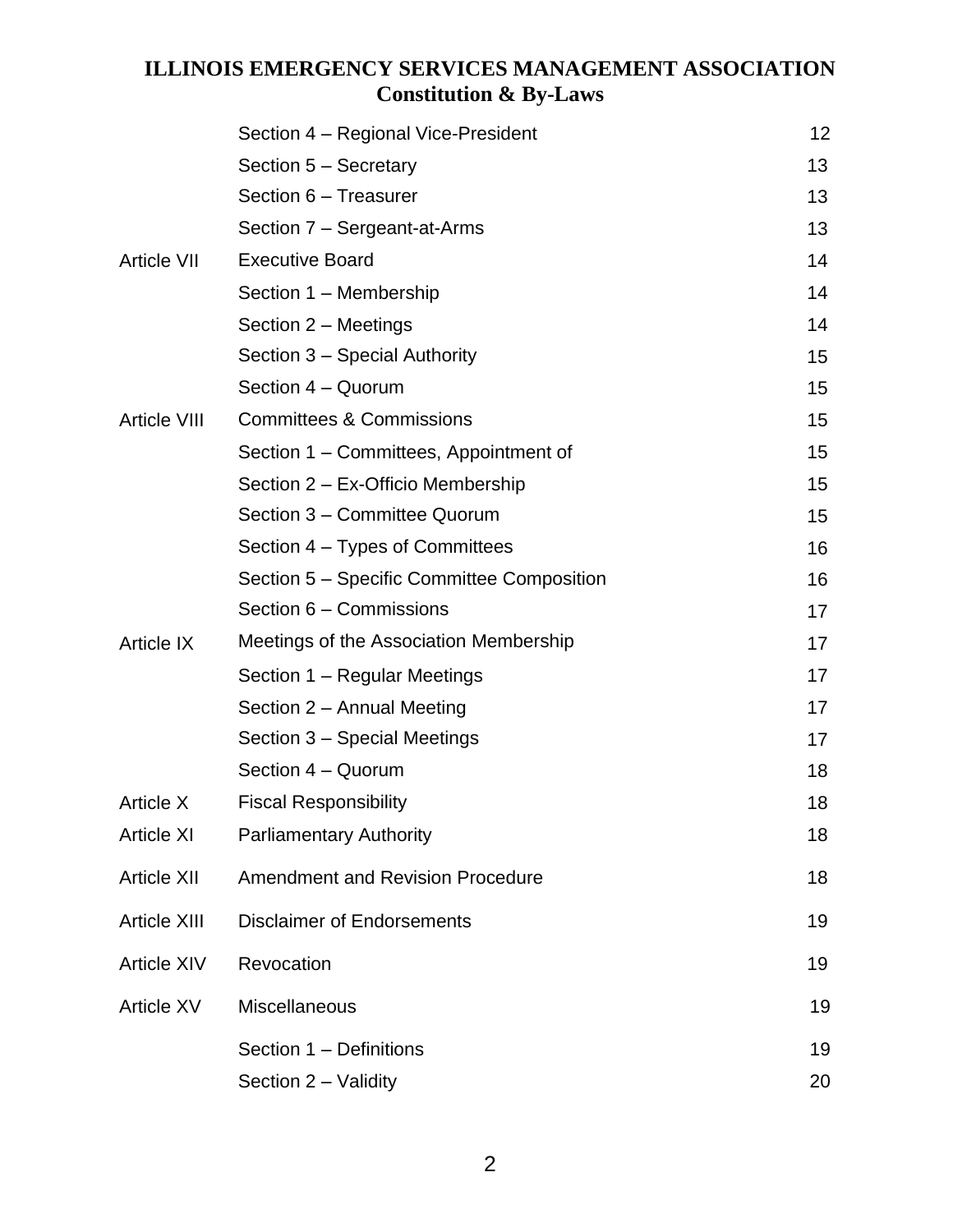| <b>Article XVI</b>  | <b>Regional Charter</b>                         | 20 |
|---------------------|-------------------------------------------------|----|
|                     | Section 1 – Regional Organizations              | 20 |
|                     | Section 2 - Annual Charter Fee                  | 20 |
|                     | Section 3 - Charter Revoked                     | 20 |
|                     | Section 4 – Fund Raising                        | 20 |
| <b>Article XVII</b> | <b>Administrative Policies &amp; Procedures</b> | 21 |
| Article XVIII       | <b>Effective Date/Approval</b>                  | 22 |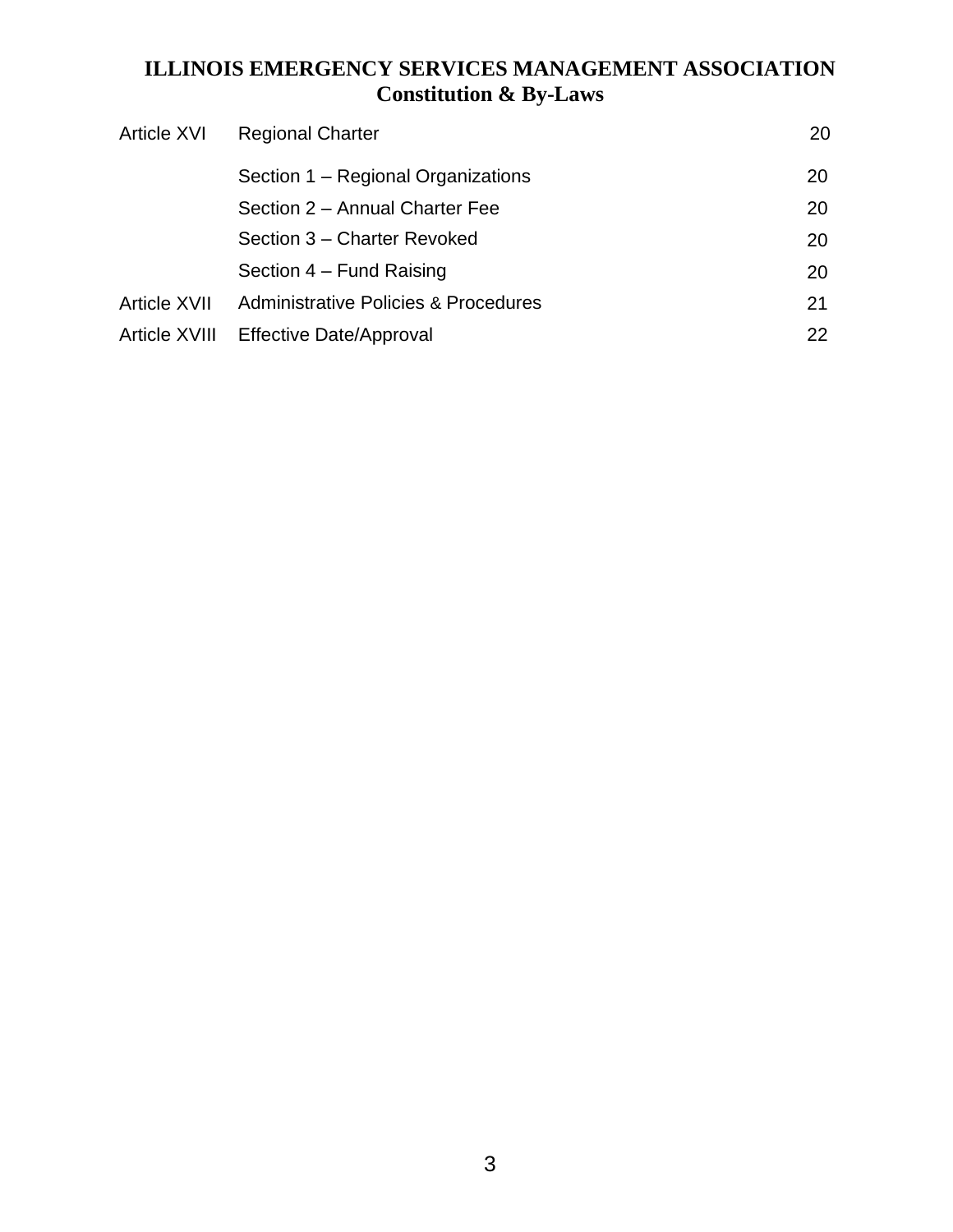## **Record of Change**

| Change  | Date              |
|---------|-------------------|
| Adopted | April 28, 1990    |
| Amended | April 11, 1992    |
| Amended | April 18, 1993    |
| Updated | June 27, 1995     |
| Updated | May 21, 2001      |
| Updated | December 6, 2002  |
| Updated | April 16, 2004    |
| Revised | December 7, 2007  |
| Revised | May 1, 2014       |
| Adopted | September 4, 2014 |
| Adopted | April 28, 2016    |
| Adopted | April 28, 2022    |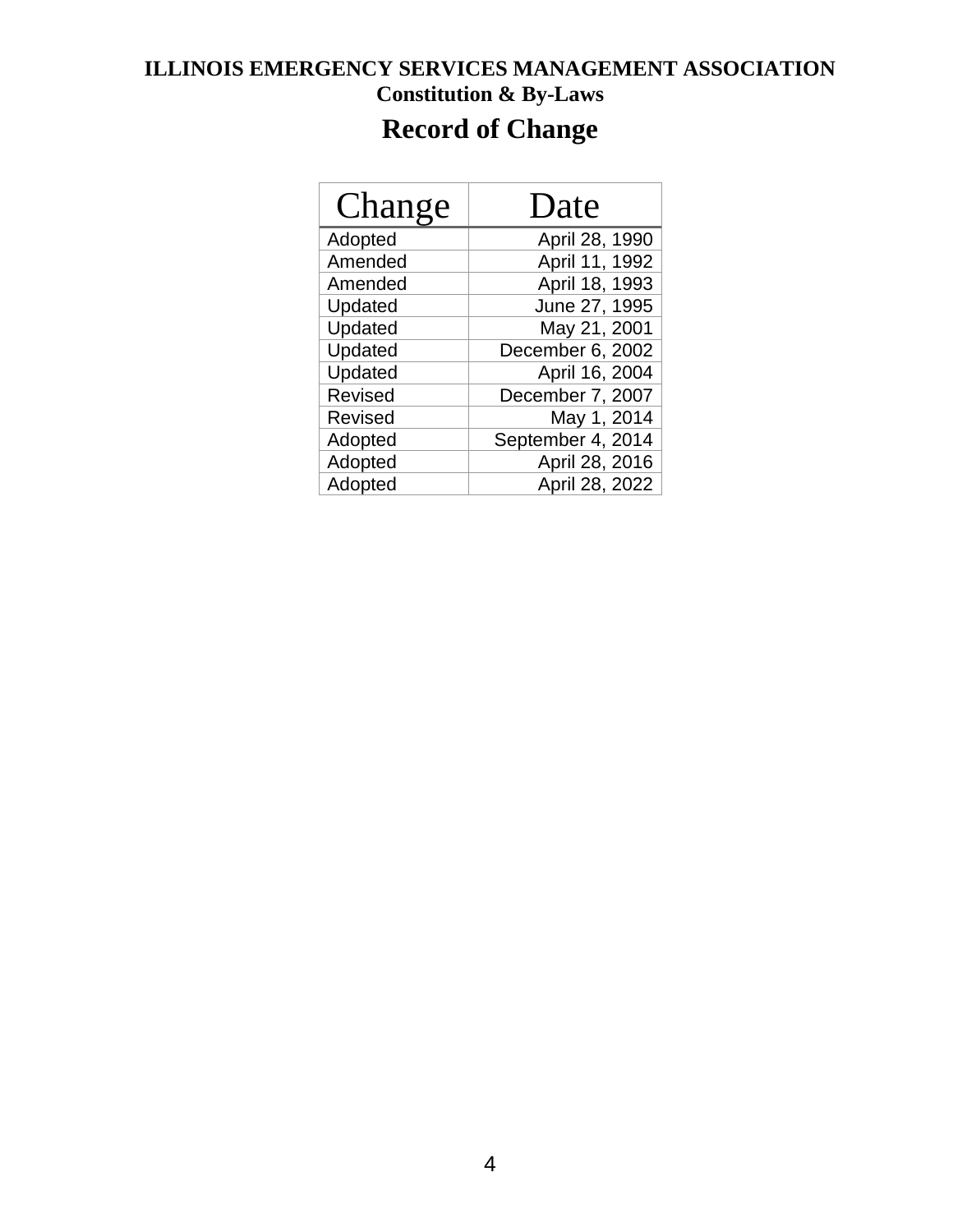### **ILLINOIS EMERGENCY SERVICES MANAGEMENT ASSOCIATION Constitution & By-Laws ARTICLE I**- **IDENTITY & SCOPE OF THE ORGANIZATION**

The organization described in this document is the Illinois Emergency Services Management Association, a non-profit organization incorporated by and under the laws of the State of Illinois. The Association shall consist of representatives of political subdivisions within the state as accorded recognition by the Illinois Emergency Management Agency Act of 1994, or revisions ofsuch Act, and life and honorary members and representatives from the ranks of industrial, commercial and educational institutions as may receive recognition under the Constitution and By-Laws of the Association. Within the territorial limits of the State of Illinois, this Association shall be sectioned into regional or geographical patterns as established by the Illinois Emergency Services Management Association Executive Board as established by the Association Policies and Procedures.

### **ARTICLE II - PURPOSE & OBJECTIVES**

The broad objectives of the Illinois Emergency Services Management Association are to assist local, county, and regional governments as well as the private sector, and not for profit entities in maintaining effective, efficient, and professional emergency management, disaster management, continuity of operations, and disaster management programs; to be an advocate of the National Incident Management System and Homeland Security Initiatives; and, through research, educational and informational programs, to advance the professional standards of the emergency management field. Within these broad objectives, the Association has as its purposes:

#### Section 1 – Purpose:

- A. To support communities by coordinating and integrating all activities necessary to build, sustain, and improve the capability to mitigate against, prepare for, respond to, and recover from threatened or actual natural disasters, acts of terrorism, or other manmade disasters.
- B. To evaluate and disseminate the common experiences and collective judgment of local EMA/ESDA organizations and those other specialists trained in and responsible for emergency management activities.
- C. To share ideas and/or suggestions based on industry best practices among our members and to make this material available to our members through a variety of media and events.
- D. To provide opportunities for the members to stay aware of new developments and innovations relating to emergency management and related fields.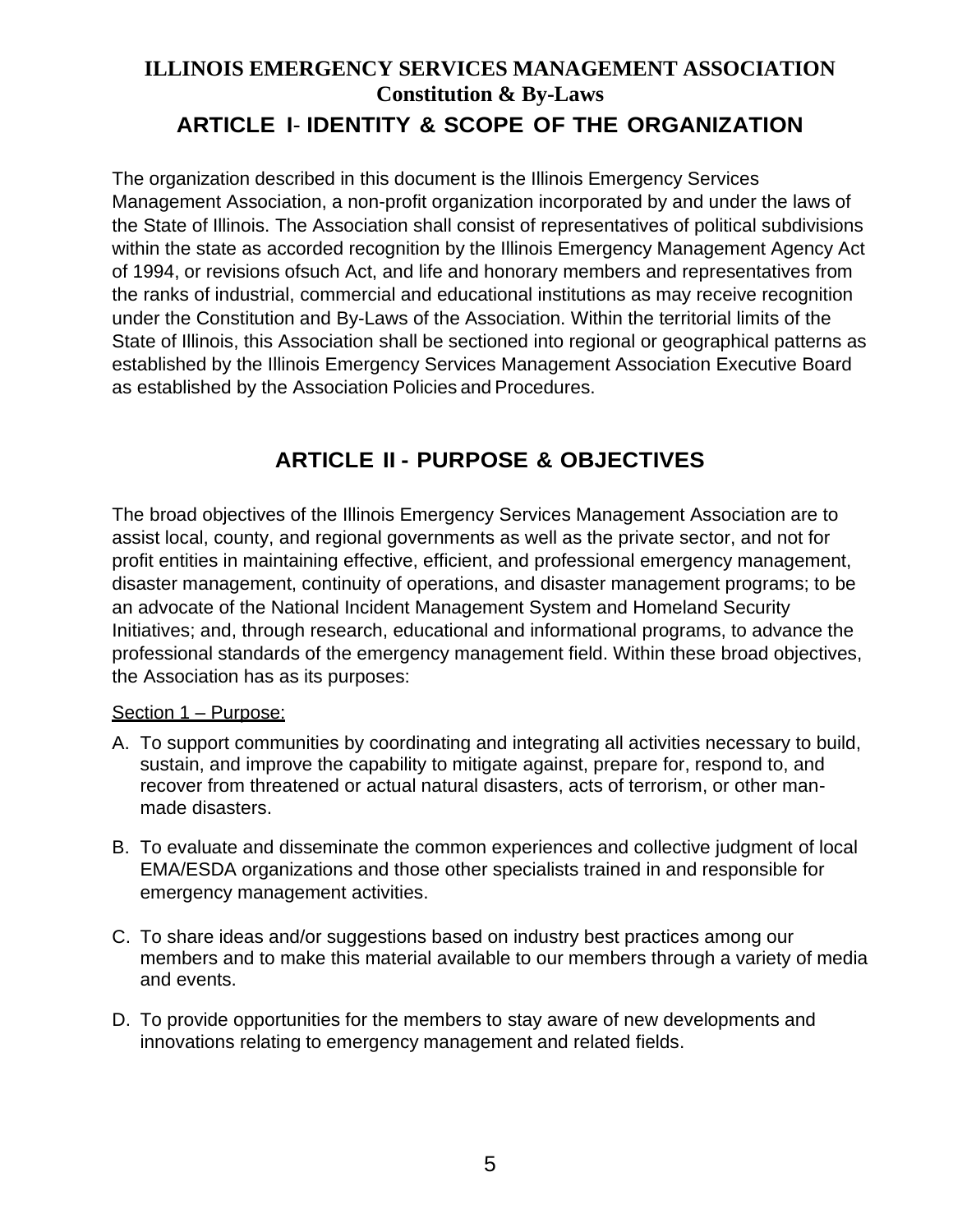- E. To promote the professionalism of the field of emergency management by encouraging higher standards for emergency management and related fields as well as advocating for and engaging in initiatives that advance the professionalism of the field.
- F. To promote the Principals of Emergency Management which aim to make the field of emergency management comprehensive, progressive, risk-driven, integrated, collaborative, coordinated, flexible, and professional.
- G. To act in concert with and in a professional advisory capacity to other organizations regarding emergency management/preparedness matters.

#### Section 2 – Objectives:

To establish an association for promoting the field of emergency management across public safety, industrial, commercial, and educational organizations and emergency management agencies.

### **ARTICLE Ill - MEMBERSHIP & MEMBERSHIP DUES**

#### Section 1 – Membership Classifications

There shall be five classifications of membership listed as follows:

- **A. Member** Individuals in local, state, and Federal governments, as well as public safety, health and medical, private industry, educational, military, local emergency response planning and coordination qualify for membership.
- **B. Honorary** Honorary membership may be awarded to individuals and/or businesses, groups and organizations from private and non-profit sectors for outstanding contributions to the advancement of emergency management/preparedness or distinguished contributions to the advancement of the goals and objectives of the Association.
- **C. Life** Life membership shall be accorded to each paid member who have been a member for 20 years or more, and; that paid member is no longer associated with a political subdivision in a capacity which would make them eligible for such membership; or those who are Past-Presidents of this Association, having served their term of office, shall be by virtue of their accomplishments be known as Past-Presidents/Life Members. All lifetime memberships must be approved by a majority of the Executive Board.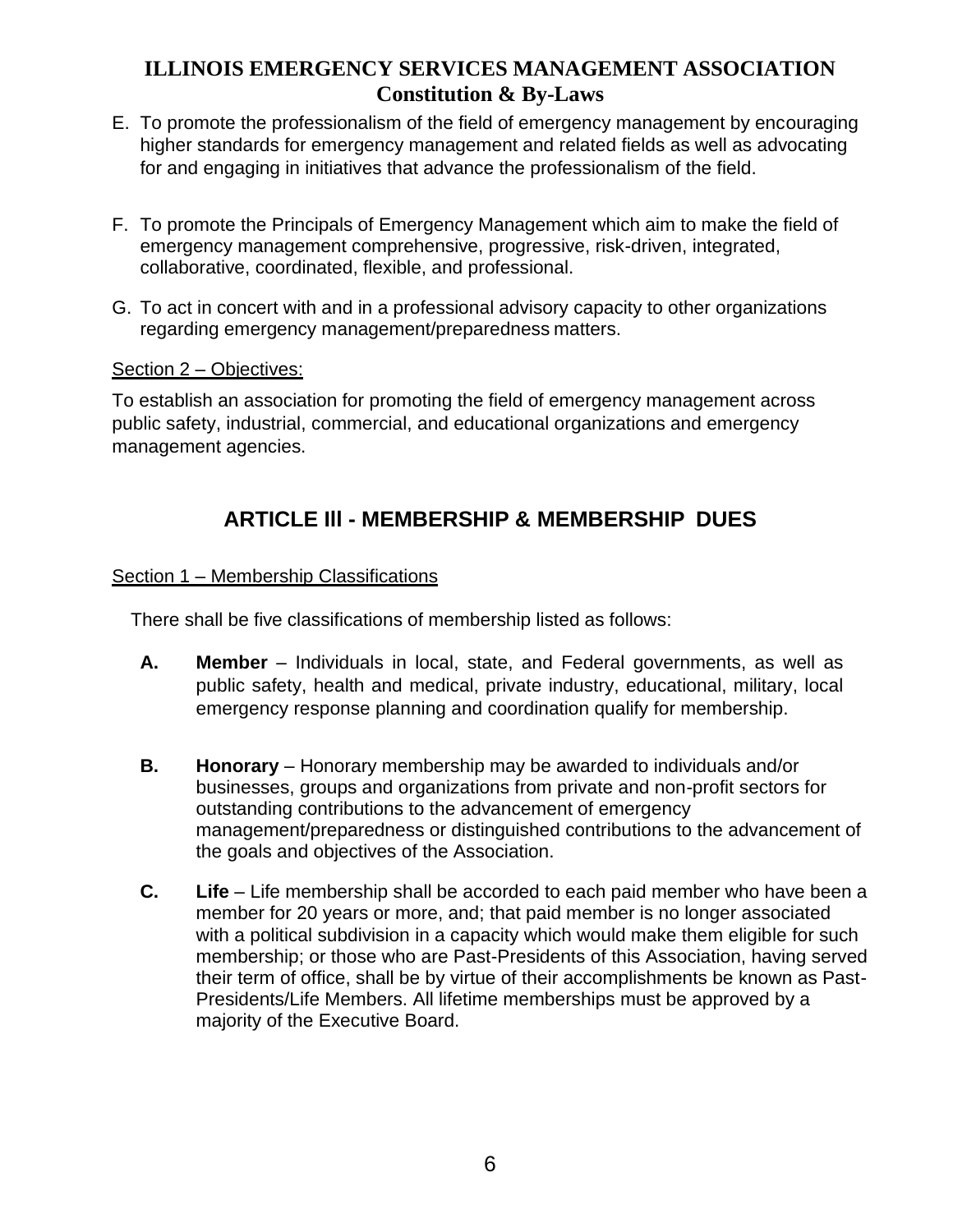- **D. Student** Full time students attending a recognized educational facility, to further their knowledge and pursue a college degree in emergency management/preparedness, emergency services or related fields. This does not include instructors, teachers, consultants, or other educators.
- **E. Associate:** Individuals that are concerned with andare involved with the emergency management/preparedness program in their discipline.

#### Section 2 – Dues & Assessments

- A. Membership Dues: Membership dues shall be paid annually, in advance in an amount and at a time established by the Executive Board and confirmed by the membership.
- B. Special Assessments: Special assessments may be made in a manner prescribed by the Board of Directors with prior approval of the membership.

#### Section 3 – Removal of Member

By two-thirds (2/3) vote of the Executive Board, at an Executive Board meeting or Special Meeting with a quorum present, any member of the Association may be suspended of this membership or terminated for any activity or behavior which may be deemed contrary to the best interest of the Association.

### **ARTICLE IV - VOTING RIGHTS**

#### Section 1 – Voting Rights

Voting rights for all members are contingent upon meeting and maintaining qualifications for membership and payment of all dues, fees and special assessments.

#### Section 2 – Voting Membership

Membership shall be accorded voting rights as follows:

- A. **Member**: shall be accorded one (1) full vote per membership.
- B. **Honorary**: shall be considered a non-voting membership.
- C. **Life**: shall be accorded one (1) full vote per membership.
- D. **Student**: shall be accorded one (1) full vote per membership.
- E. **Associate**: shall be considered a non-voting membership.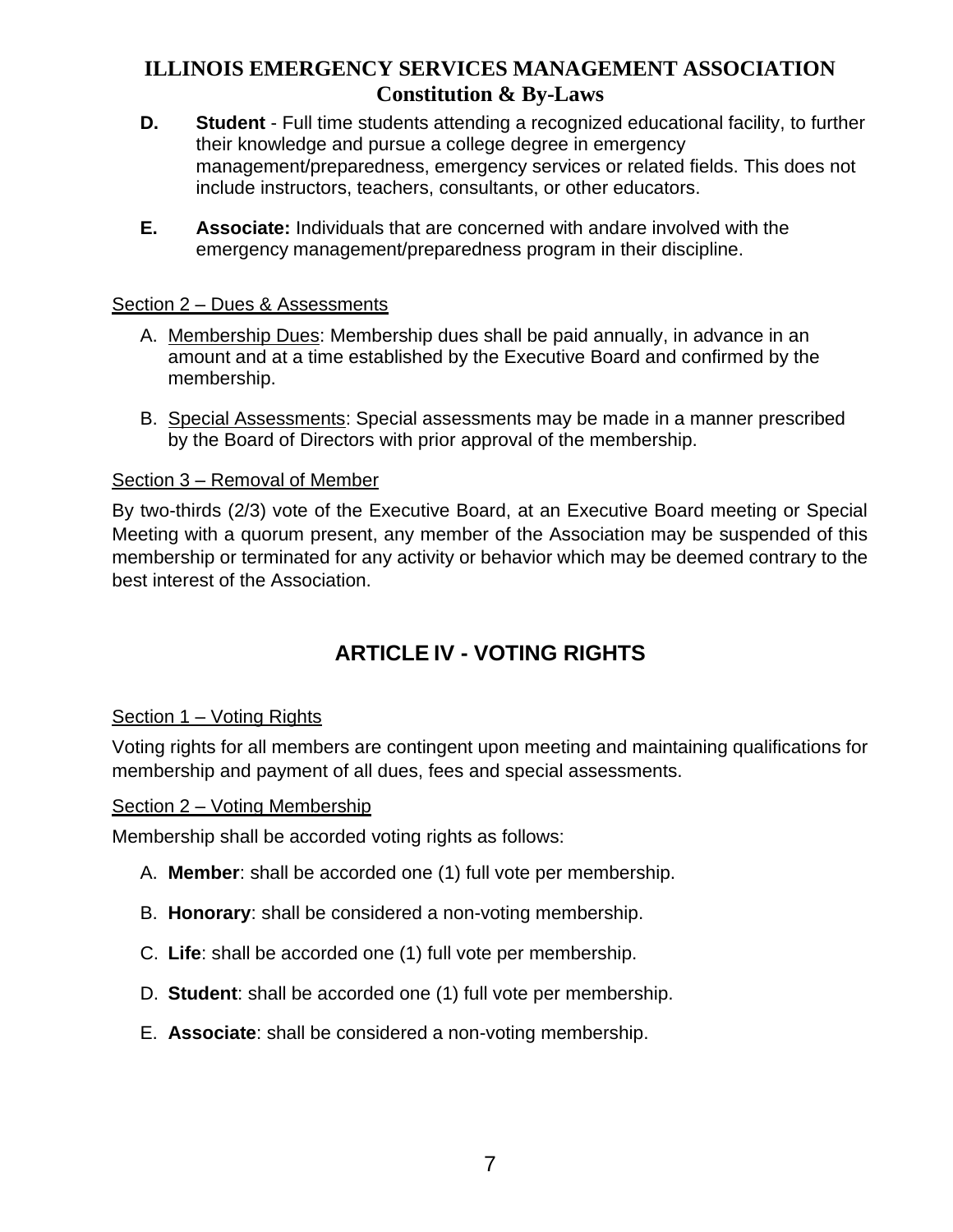#### Section 3 - Proxy/Absentee Voting

Voting by proxy will not be permitted. Any action required by these bylaws to be taken at any annual or special meeting of the members entitled to vote, or any other action which may be taken at a meeting of the members entitled to vote, may be taken by ballot without a meeting in writing by mail, e-mail, or any other electronic means pursuant to which the members entitled to vote thereon are given the opportunity to vote for or against the proposed action, and the action receives approval by a majority of the members casting votes, or such larger number as may be required by sections of the articles of incorporation, or the bylaws, provided that the number of members casting votes would constitute a quorum if such action had been taken at a meeting. Voting must remain open for not less than 5 days from the date the ballot is delivered; provided, however, in the case of a removal of one or more officers, the voting must remain open for not less than 20 days from the date the ballot is delivered. Absentee voting shall be permitted as prescribed in the Association Policies and Procedures.

### **ARTICLE V - OFFICERS OF THE ASSOCIATION**

#### Section 1 –Membership:

The Executive Board shall consist of 20 members, which includes the President, Vice-President, Secretary, Treasurer, Regional Vice-Presidents and the eligible Past Presidents. Past Presidents serving on the Board of Directors as of the 2016 Training Summit shall remain as members of the Board of Directors so long as they hold a paid voting membership. Pursuant to the articles of incorporation, this shall constitute the Board of Directors.

#### A. **Statewide Elected Officers**: Officers elected by the voting membership shall be:

- 1. President<br>2. Vice-Presi
- Vice-President
- 3. Secretary
- 4. Treasurer
- B. **Regionally Elected Officers**: Officers elected by the voting membership within a region shall be:
	- a. Region 2 Vice-President
	- b. Region 3 Vice-President
	- c. Region 4 Vice-President
	- d. Region 6 Vice-President
	- e. Region 7 Vice-President
	- f. Region 8 Vice-President
	- g. Region 9 Vice-President
	- h. Region 11 Vice-President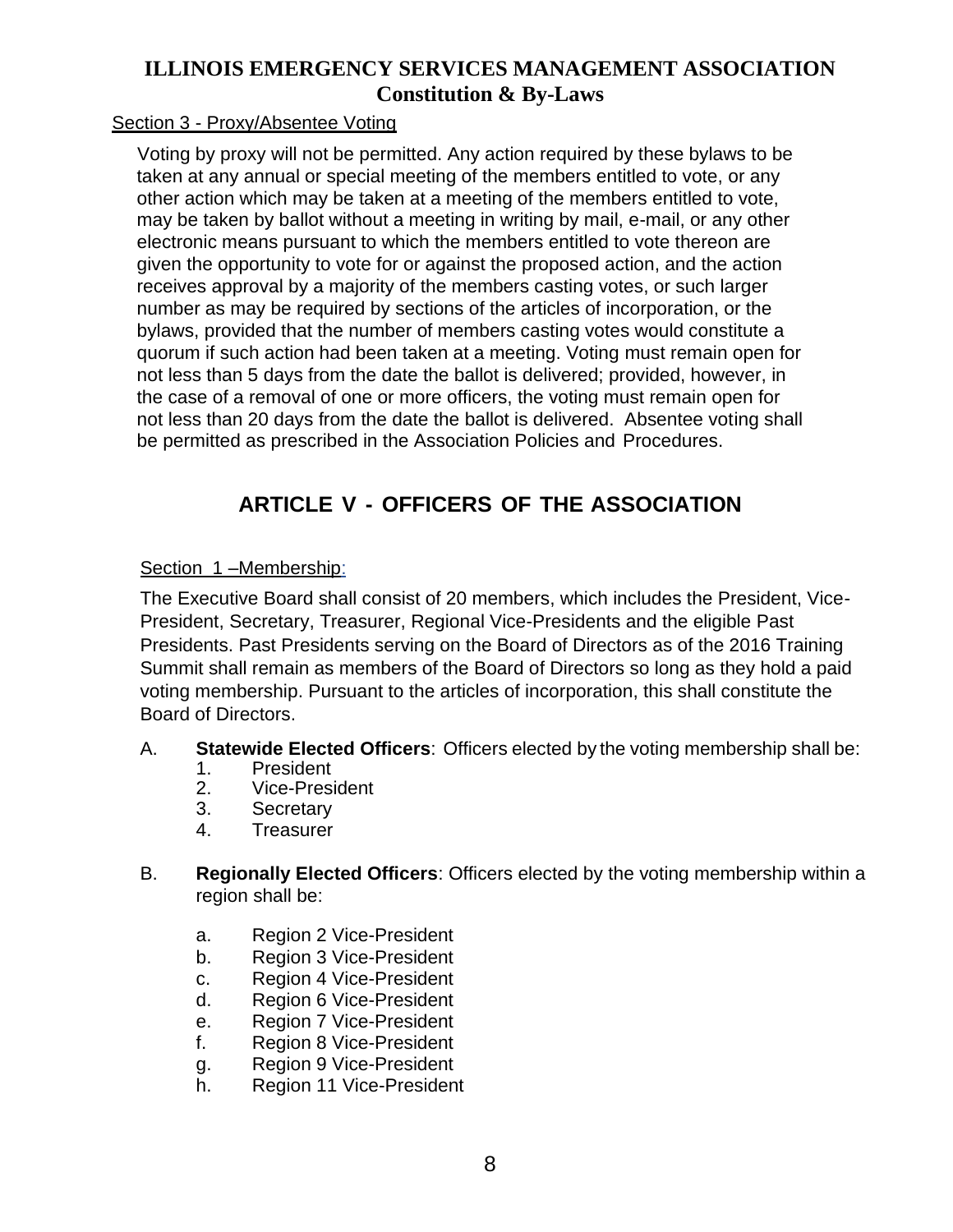- C. **OfficerAppointed**: Officers appointed by the President and with consent by the Executive Board shall be:
	- a. Sergeant at Arms
	- b. Officers Elected: If the association cannot hold a General Assembly Meeting to conduct an election of officers, the President may appoint the qualified positions(s) with consent of 2/3 of the executive board until the next election can be held. Appointments shall not extend beyond the term of office unless:
		- 1. Elections cannot be held due to an emergency or disaster preventing safe gatherings.
		- 2. President with consent of executive board may schedule a special election of the association pursuant to Article 9 IX, Section 3, 4 and 5 of the Constitution and bylaws.
- D. **Officers Ex-Officio**: The Immediate Past President shall serve on the Board of Directors in an Ex-Officio role. The Ex-Officio Officer shall be afforded a vote on the Board of Directors and will count towards a quorum of the Board of Directors.

#### Section 2 - Qualifications for Elective/Appointive Office:

With the exception of the office of Regional Vice-President, no person may be elected or appointed to an office or continue to hold an elective or appointed office unless they are amember in good standing of the Association and with at least one year consecutive membership prior to being elected or appointed.

All persons elected or appointed to office shall exhibit qualities of leadership and have an active interest in the Association and emergency management/preparedness program and hold a membership type of "Member."

#### Section 3-Method of Selection:

An election shall be held at the Annual Meeting of the Association for the following positions.

- A. **President**: the person holding the Office of Vice-President the person holding the Office of Vice-President will automatically assume the role of President at the Annual Meeting of the Association at the conclusion of their term as Vice-President Elect.
- B. **Vice-President:**
	- 1. **Vice-President Elect**: the person holding the Office of Vice-President shall automatically be designated as the Vice-President.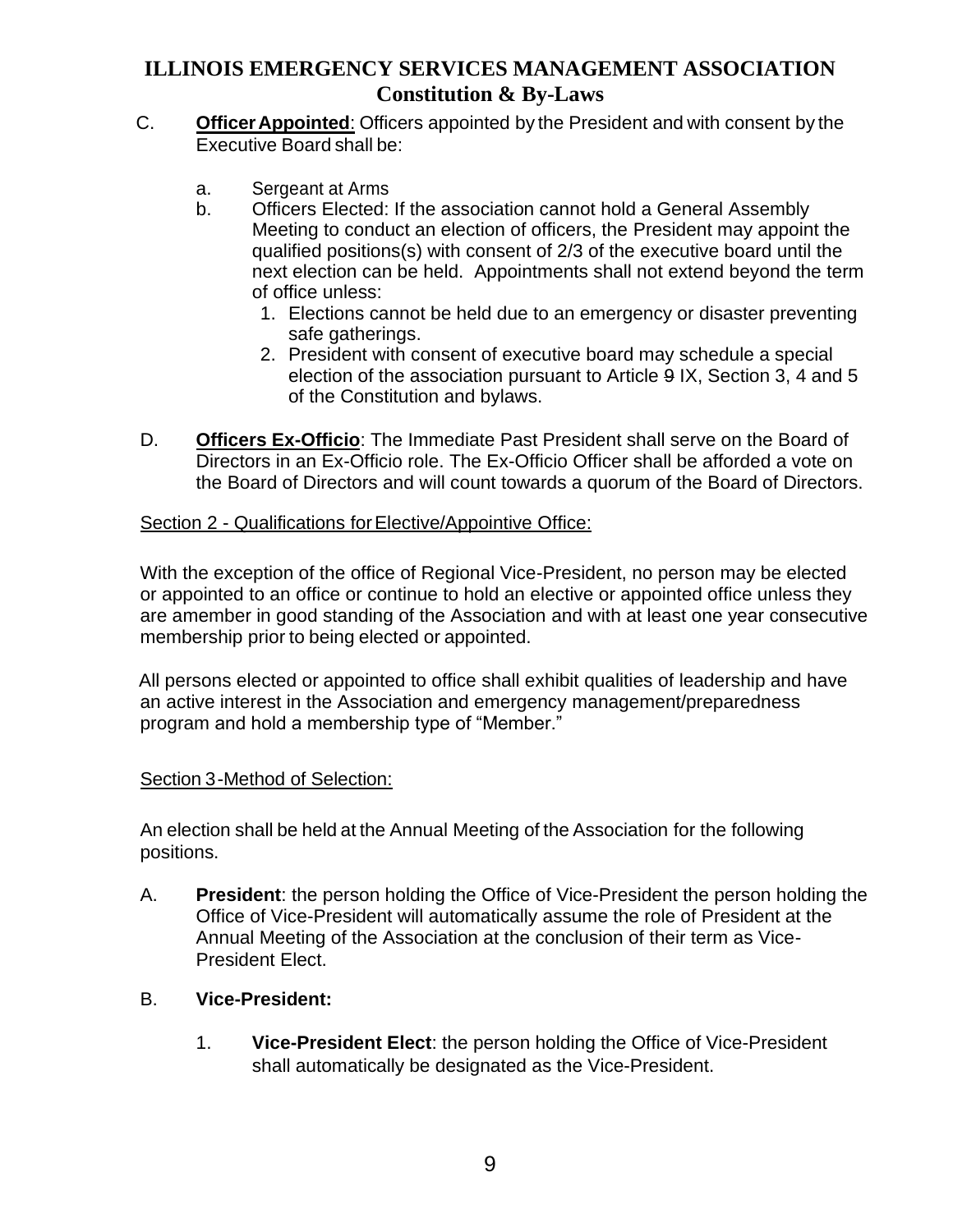- 2. **Vice-President Appointed:** in the event of a mid-term Presidential appointment of the Vice-President, the appointed Vice-President must run for and be elected from the open ballot to the Office of President by the membership at the next annual election in accordance with the same procedures for the Vice-Presidential election.
- B. **Vice-President, Secretary, Treasurer**: Not less than ninety (90) days prior to the election date, prospective candidates for office shall place their names and qualifications in the hand of the nominating committee for consideration of placementon the Official Ballot
- C. **Nomination from the Floor**: nomination of additional candidates for the office of Vice-President, Secretary, Treasurer, shall be permitted from the floor in accordance with Article IV, Elections Voting, Section C of Officers in the Policies and Procedures.
- E. **Regional Vice-Presidents** will be elected by their Region and sworn in by the President. Each region will certify to the President at least thirty days prior to the Annual Meeting of the Association their selection of Regional Vice-President for the ensuing year

Regional Vice-Presidents must hold membership from a political subdivision or representation allowed under Membership classifications, located within the region from which they are selected.

#### Section 4 - Term of Office:

- A. The term of office for the elected offices of President, Vice-President, Secretary and Treasurer shall be two years and shall commence upon taking the Oath of Office and expire at the swearing-in ceremony.
- B. The term of office for Regional Vice-President shall commence upon taking Oath of Office and expire at the annual swearing-in ceremony of the regionally elected officers.
- C. Upon completion of Term of Office or Removal from Office, and within thirty (30) days,all accounts, records, materials, and monies properly the property of the Association, shall be placed in the hands of the Executive Board or the representative thereof.
- D. No person, elected or appointed, may hold more than one (1) elected or appointed office at the same time.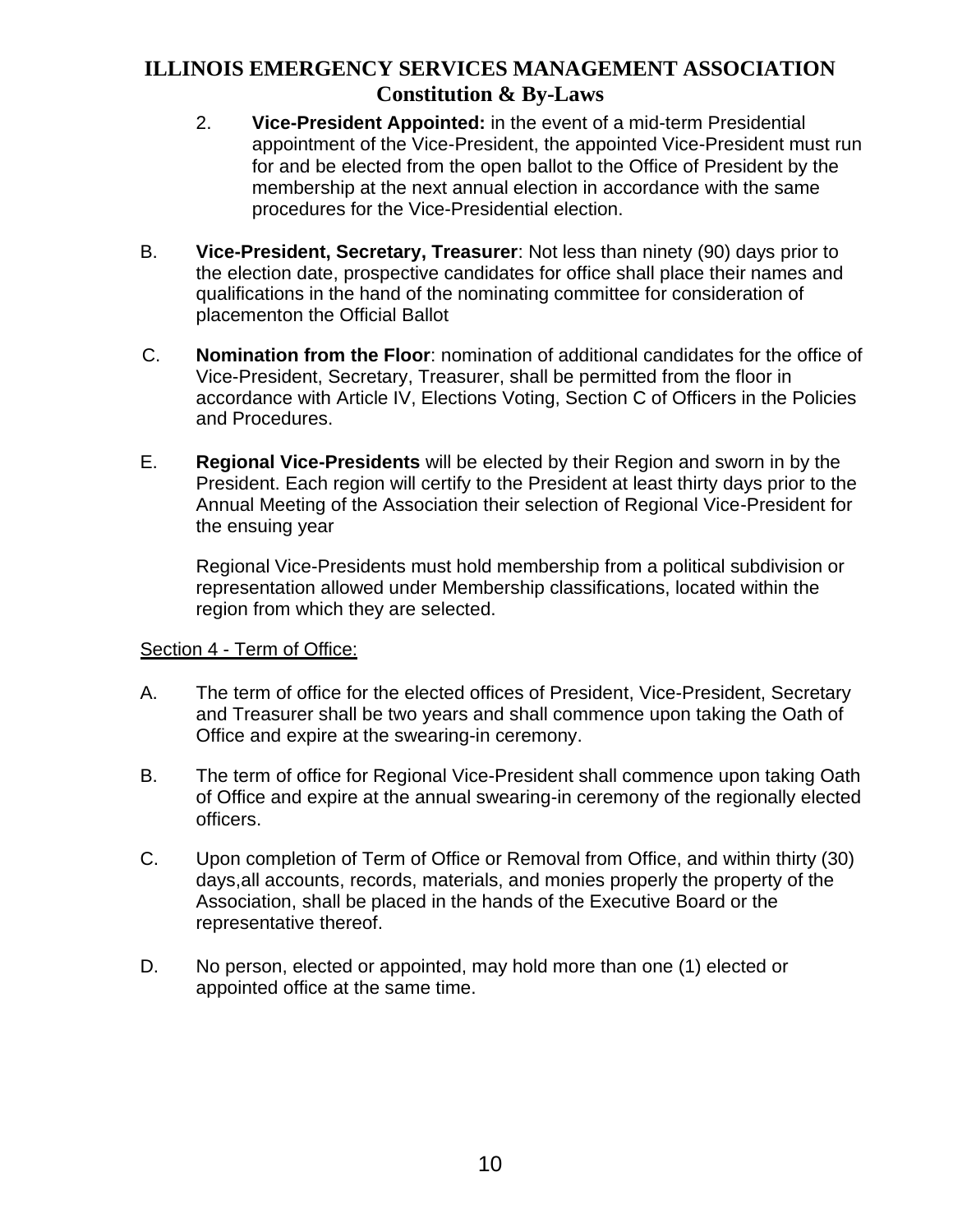#### Section 5 - Vacancy in Office:

- A. Whenever a vacancy occurs in an office of the Association for a reason other than expiration of the Term of Office, the vacancy shall be filled in the following manner:
	- 1. President: if a vacancy occurs in the Office of President, the Vice-President shall assume that office.
	- 2. Vice-President: if a vacancy occurs in the Office of Vice- President, the President shall appoint, with the consent of the Executive Board, a successor to that office who shall serve out the un-expired term.
	- 3. Secretary and Treasurer: if a vacancy occurs in the Office of the Secretary or Treasurer, the President shall appoint, with the consent of the Executive Board, a successor to that office who shall serve out the unexpired term.
	- 4. Immediate Past President: If a vacancy occurs in the office of Immediate Past-President the next most Immediate Past-President will assume the position with the consent of the Board of Directors.
	- 5. Regional Vice Presidents: If a vacancy occurs in the Office of a Regional Vice-President, the President shall have the authority to appoint an acting RegionalVice President until such time that a special election can be arranged. The special election shall be conducted by the regional nominating committee representative.

#### Section 6 – Meetings

- A. Regular Board of Directors Meetings: within sixty (60) days following the annual swearing in of Regionally Elected Officers, the Board of Directors shall meet to determine Association Policy for the ensuing year. The Board of Directors shall meet to conduct regular business of the Association at such other times as the President may direct, provided that all Board of Directors Members shall be notified at least ten (10) days in advance of such meetings.
- B. Special Board of Directors Meetings: upon a request, by mail or email, of a majority of the elected Officers of the Association, the President shall call a special meeting of the Board. At such meeting, only business as necessitated by the request may be transacted.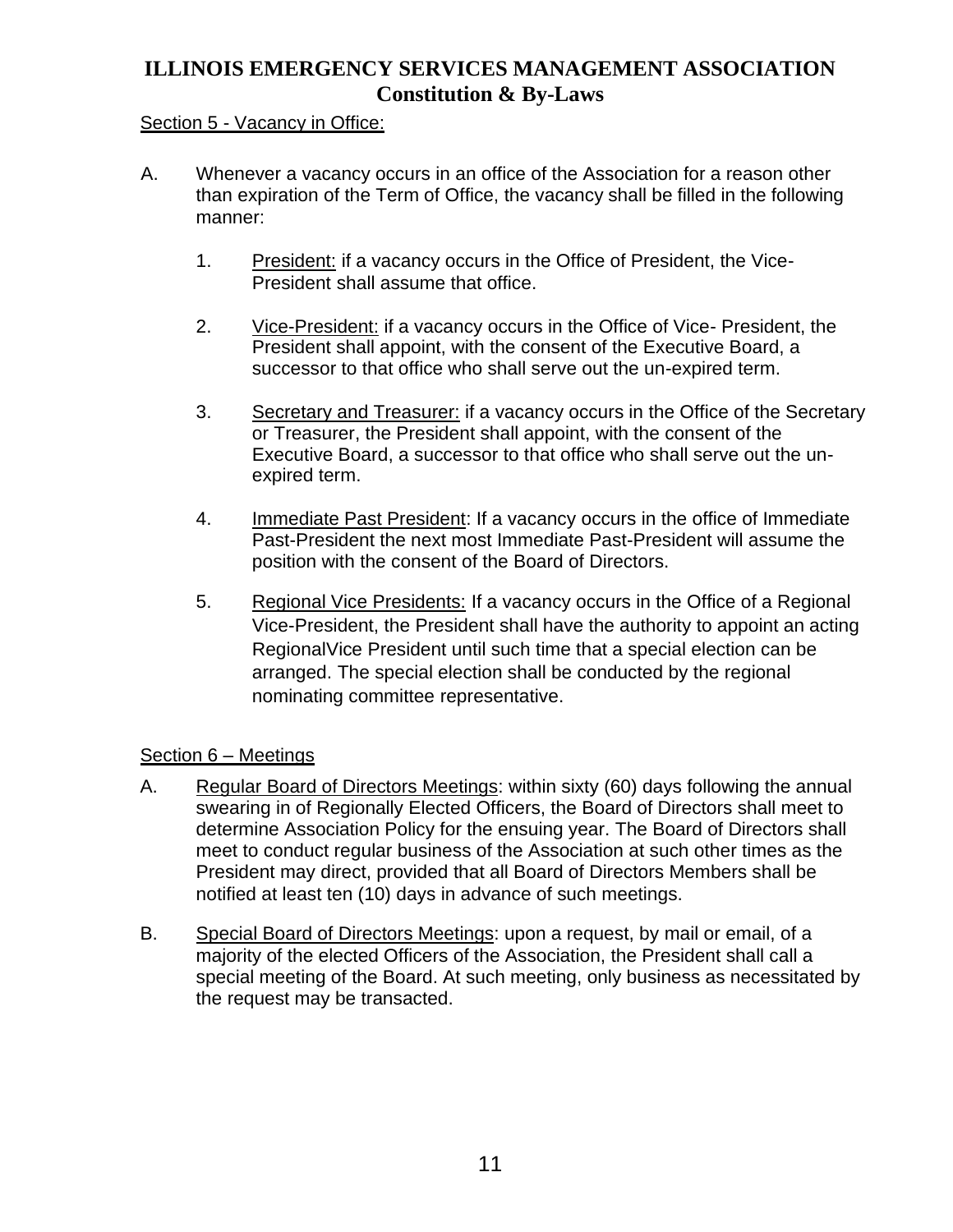#### Section 7 – Special Authority

If it is impracticable to convene the Board of Directors and circumstances demand that the President act on behalf of the Association, the President may be authorized to do so with the written approval of a quorum of the Board of Directors.

#### Section 8 – Quorum

At meetings of the Board of Directors, eight (8) Board of Directors members present shall constitute a quorum.

Officers of the association may participate in and act at any meeting of the Board of Directors, through the use of a conference telephone or other communications equipment by means of which all persons participating in the meeting can communicate with each other. Participation in such means shall constitute attendance and presence in person at the meeting of the person or persons so participating

#### Section 9 – Removal of Elected Officer

An officer may be removed from an office for just cause by 2/3 vote of the members entitled to vote for an officer, present at a at a Regular Membership Meeting, Annual Membership Meeting or Special Membership Meeting with a quorum present. No officer shall be removed at a meeting of members entitled to vote unless the written notice of such meeting is delivered to all members entitled to vote on the removal of an officer. Such notice shall state that a purpose of the meeting is to vote upon the removal of one or more officers named in the notice. Only those officers named in the notice may be removed at such meeting. For Regional Vice-Presidents, all portions of this section are applicable, but the members entitled to vote in their removal shall only consist of the vote holding members from their region.

This section does not preclude any removal of an officer by other means outlined in the General Not for Profit Act of 1986. This shall be done in accordance with Article I, Administration, Section D, Code of Ethics in the Policies and Procedures.

#### Section 10 – Nominating Committee

A. With the consent of the Board of Directors, the President shall appoint a Nominating Committee consisting of one (1) voting member from each region and a Chairperson chosen from those selected. This Committee shall be appointed at least ninety (90) days prior to election.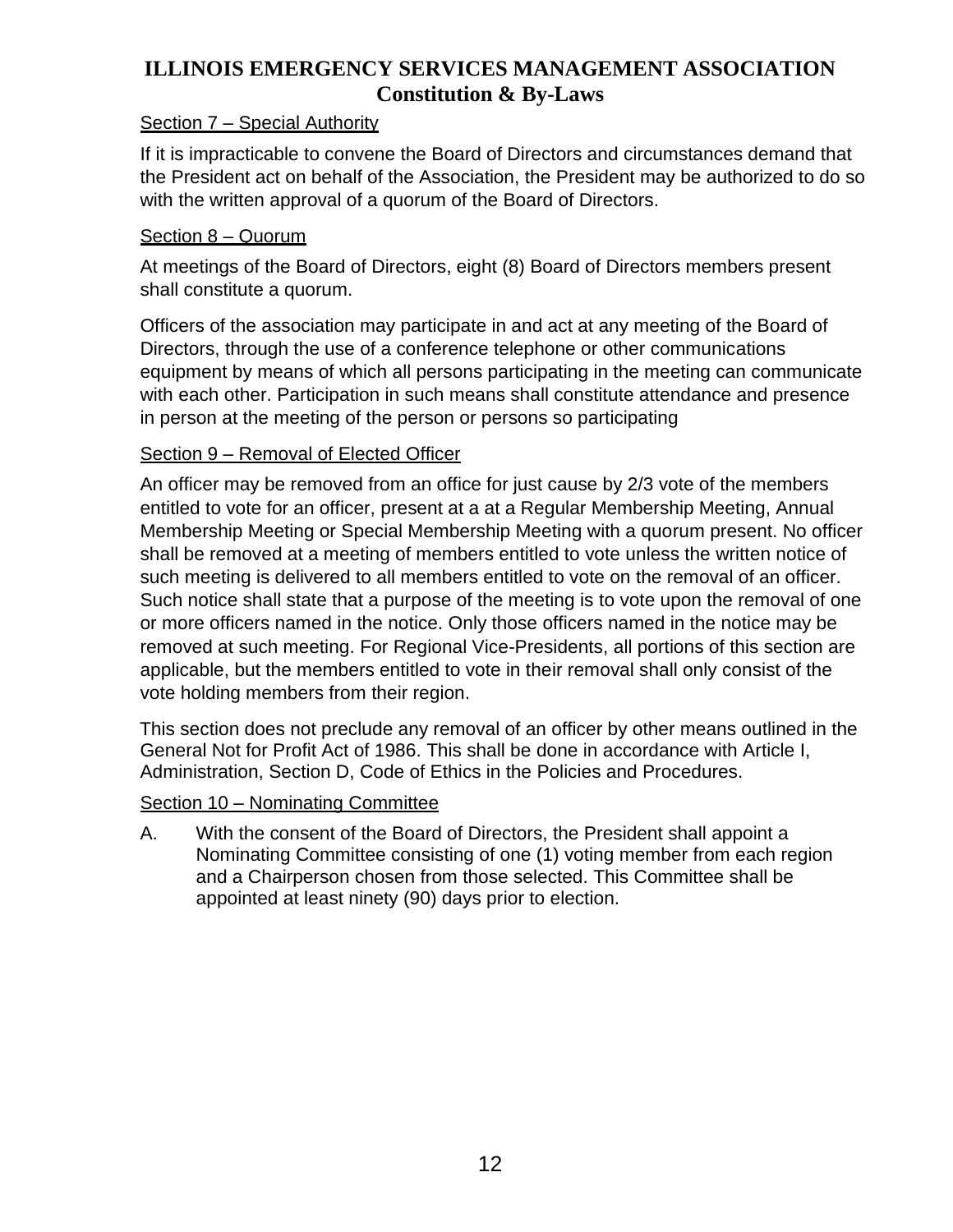### **ILLINOIS EMERGENCY SERVICES MANAGEMENT ASSOCIATION Constitution & By-Laws ARTICLE VI** – **Duties and Responsibilities**

#### Section 1 - President:

The President shall preside at all meetings of the Association and meetings of the Executive Board, authorize expenditures in accordance with IESMA Executive Board Policy for the Purchase of Equipment and Materials, and perform all the duties incumbent upon an association President. The President shall be in attendance of a minimum of three (3) Executive Board meetings per year. Failure to attend three (3) meetings per year may be grounds to begin the process to remove an elected officer

#### Section 2 - Vice-President:

In the event of the absence or disability of the President, the Vice-President shall perform allthe duties of President. The Vice President shall be in attendance of a minimum of three (3) Executive Board Meetings per year. Failure to attend three (3) meetings per year may be grounds to begin the process to remove an elected officer.

#### Section 3 - Immediate Past President:

The Immediate Past-President shall act as an Ex-Officio Officer on the Executive Board and may preside at meetings of the Association when requested by the President, or Vice-President.

#### Section 4 - Regional Vice-Presidents:

Each Regional Vice-President shall act as a liaison officer between the Association and the members of their respective regions. Each shall serve on the Executive Board and as a representative of the Association in their region in all matters pertaining to the Association, subject to approval of the Executive Board. They shall communicate actions and decisions ofthe Executive Board their regional members, communicate concerns of the membership tothe Executive Board and conduct an annual meeting of their regional membership. Minutes ofthe Regional Meetings shall be transmitted to the Secretary for dissemination to the entire Executive Board.

Each Regional Vice-President may designate another member from within their region to represent them as a Delegate at all Executive Board meetings or other functions. The Regional Vice-President must submit a letter, via mail or email, to the President and Executive Board indicating this representative's name, term of service and authority. This designated member will be known as the Alternate Regional Vice-President and when authorized by the Regional Vice-President may have all of the powers of the Regional Vice-President. In no case can a Regional Vice-President and Delegate Vice-President from the same region vote on matters of the Association at Executive Board meetings. Regional Vice Presidents shall be in attendance of a minimum of three (3) Executive Board Meetings per year.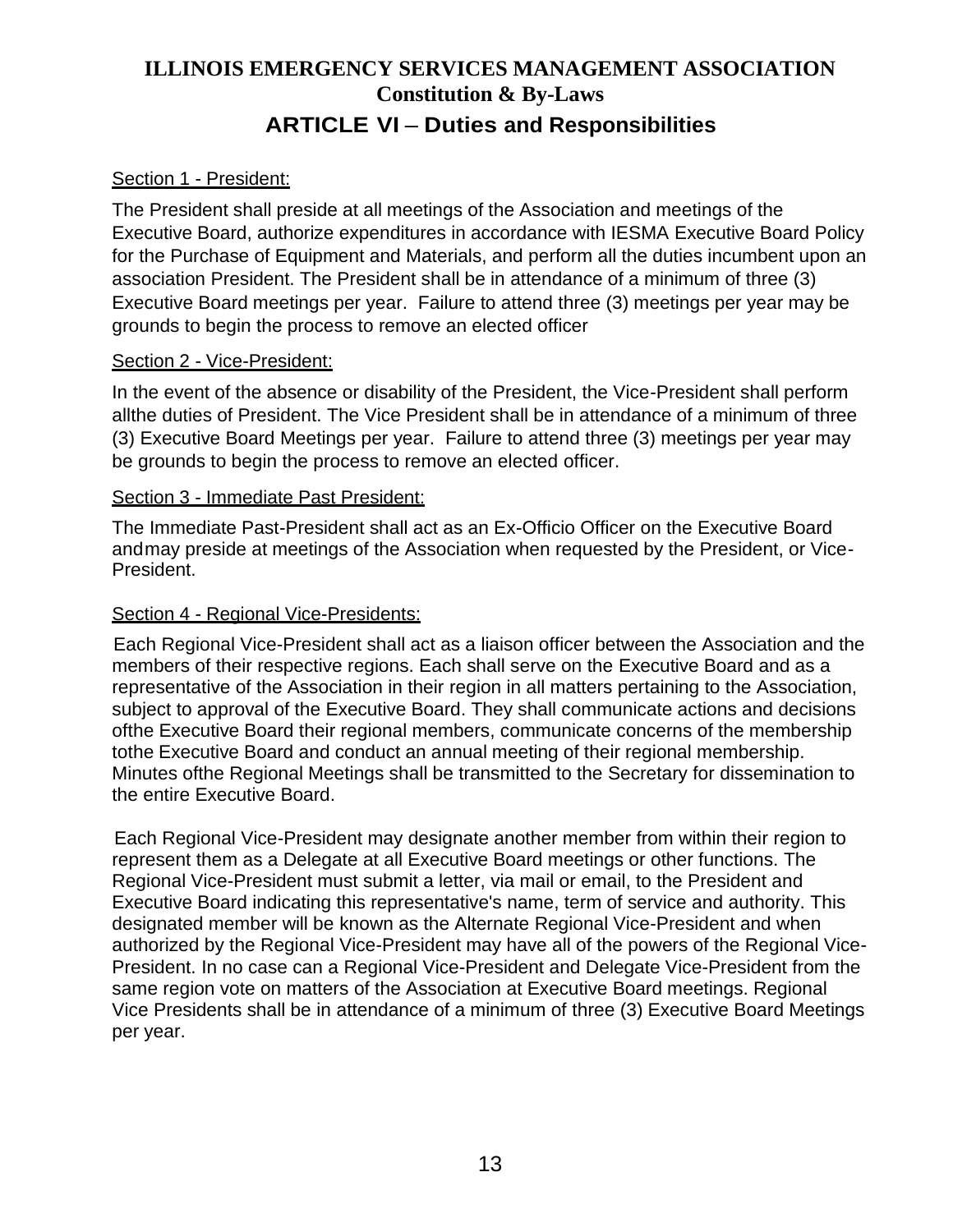#### Section 5- Secretary:

At all meetings of the Association and all meetings of the Executive Board, the Secretary shall keep, or cause to be kept accurate records of such proceedings and upon approval of such records place them in a record book. The Secretary shall be in attendance at a minimum of three (3) Executive Board meetings per year.

#### Section 6- Treasurer:

The Treasurer shall have responsibility for all monies and securities belonging to the Association according to policies and procedures established by the Executive Board shall disburse or direct the disbursement of all Association funds. The Treasurer shall keep, or cause to be kept, accurate accounts of all monies received or disbursed by the Association. At the expiration, or within thirty (30) days of the Term of Office, shall turn over to their successor, or to the Executive Board an audited account of stewardship and all monies and property to the Association. The Treasurer shall be in attendance, at a minimum of three (3) Executive Board meetings per year.

The Treasurer shall be bonded in an amount as established by the Executive Board, but in no event for less than Thirty Thousand Dollars (\$30,000.00).

#### Section 7 – Sergeant-at-Arms:

The duties of the Sergeant-at-Arms shall be as recommended:

A *sergeant-at-arms,* who, on the floor of the meeting hall, assists in preserving order as the chair may direct. In a convention or large meeting this officer may have charge of the ushers. He or she may handle certain physical arrangements in the hall as well, such as being responsible in some cases for seeing that the furnishings are in proper order for each meeting.

Upon assignment from the President the Sergeant-at-arms may also serve as parliamentarian.

### **ARTICLE VII -EXECUTIVE BOARD**

#### Section1–Membership;

The Executive Board shall consist of 20 of members, which includes the President, Vice-President, Secretary, Treasurer, Regional Vice-Presidents and the eligible Past Presidents. Past Presidents serving on the Executive Board as of the 2016 Training Summit shall remain as members of the Executive Board so long as they hold a paid voting membership.

Pursuant to the articles of incorporation, this shall constitute the Executive Board.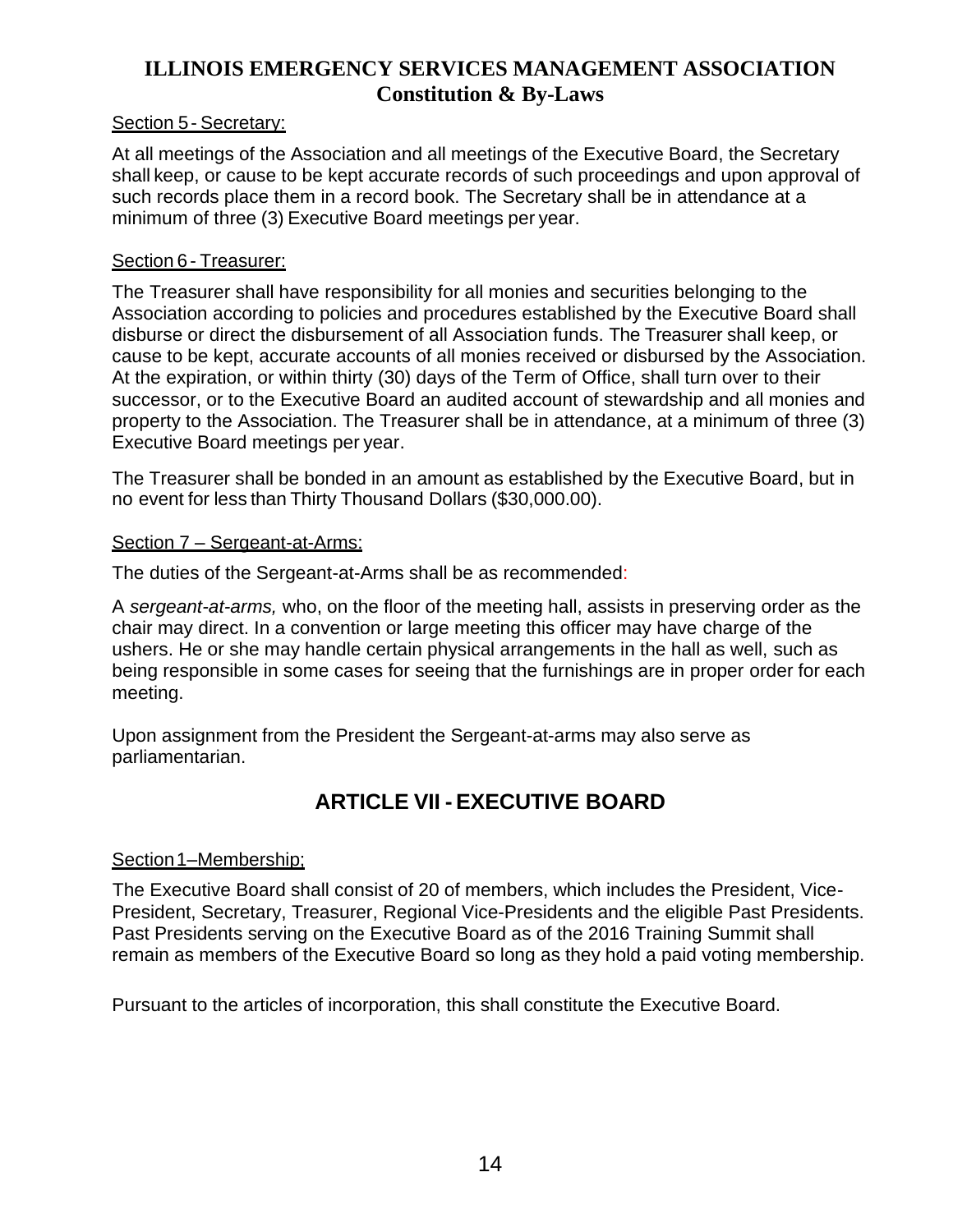#### A. **Statewide Elected Officers**: Officers elected by the voting membership shall be:

- a. President
- b. Vice-President
- c. Secretary
- d. Treasurer

#### B. **Regionally Elected Officers**: Officers elected by the voting membership within a region shall be:

- a. Region 2 Vice-President
- b. Region 3 Vice-President
- c. Region 4 Vice-President
- d. Region 6 Vice-President
- e. Region 7 Vice-President
- f. Region 8 Vice-President
- g. Region 9 Vice-President
- h. Region 11 Vice-President
- C. **Officers Appointed**: Officers appointed by the President and with consent by the Board of Directors are:
	- a. Sergeant at Arms
- D. **Officers Ex-Officio**: The Immediate Past President shall serve on the Board of Directors in an Ex-Officio role. The Ex-Officio Officer shall be afforded a vote on the Board of Directors and will count towards a quorum of the Executive Board.

#### Section 2– Meetings;

- A. Regular Executive Board Meetings: within sixty (60) days following the annual swearing in of Regionally Elected Officers, the Executive Board shall meet to determine Association Policy for the ensuing year. The Executive Board shall meet to conduct regular business of the Association at such other times as the President may direct, provided that all Executive Board Members shall be notified at least ten (10) days in advance of such meetings.
- B. Special Executive Board Meetings: upon request, by mail or email of a majority of the elected Officers of the Association, the President shall call a special meeting of the Board. At such meeting only business as necessitated the call may be transacted.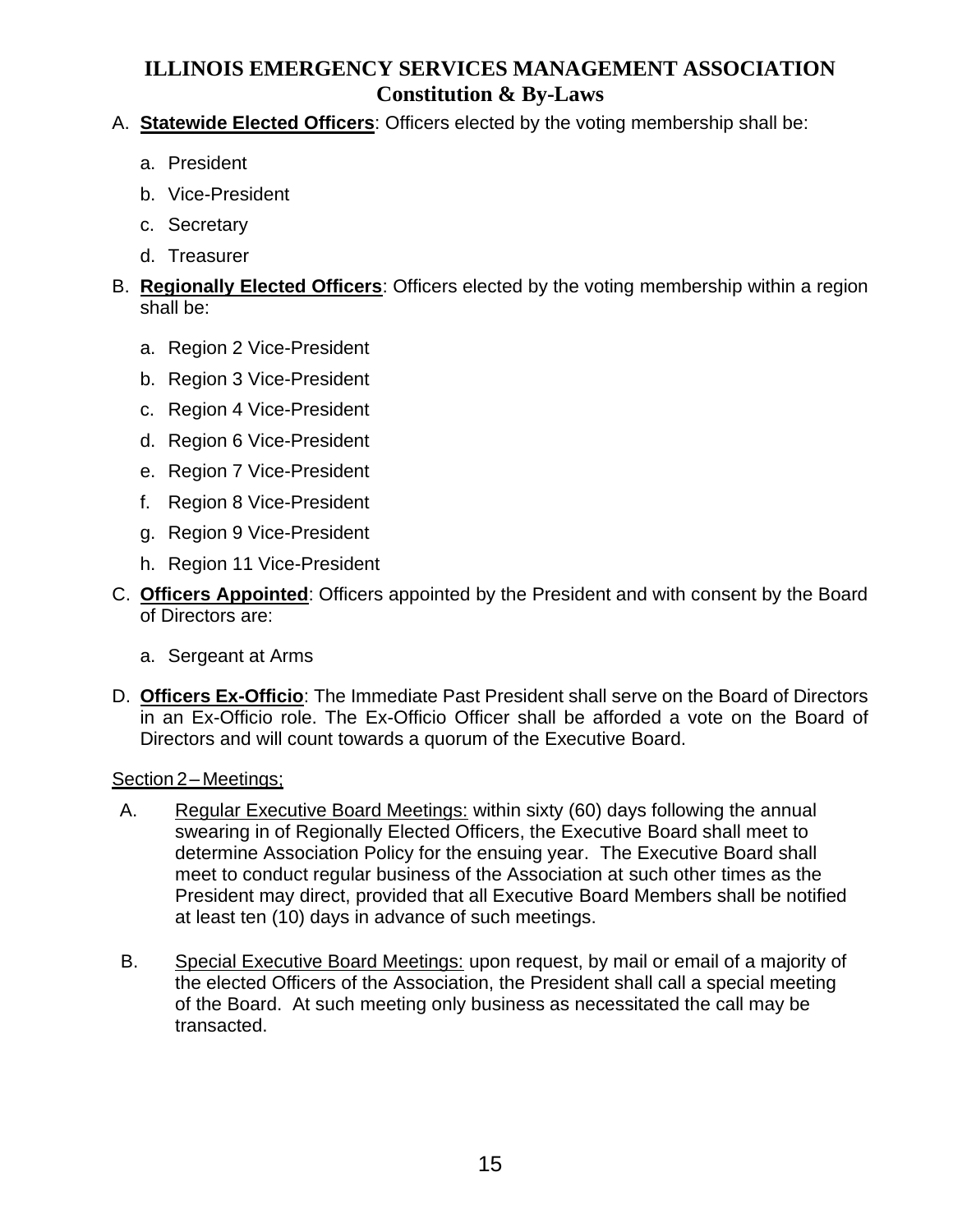#### Section 3-Special Authority:

If it is impracticable to convene the Executive Board and circumstances demand that the President act on behalf of the Association, the President may be authorized to do so with theapproval of a quorum of the Executive Board.

#### Section 4 - Quorum:

At meetings of the Executive Board, eight (8) Executive Board members present shall constitute a quorum.

Officers of the association may participate in and act at any meeting of the Executive Board through the use of a conference telephone or other communications equipment by means of which all persons participating in the meeting can communicate with each other. Participation in such means shall constitute attendance and presence in person at the meeting of the person or persons so participating.

### **ARTICLE VIII – COMMITTEES AND COMMISSIONS**

#### Section 1 - Committees, Appointment of:

Committees shall be composed of a minimum of two officers of the Executive Board. A majority of members on a committee shall be officers of the Executive Board at all times. Committee members who are not officers of the Executive Board may be appointed by the President for the purpose that will best serve the interests of the Association.

#### Section 2 - Ex-Officio Membership:

The President and Vice-President shall be Ex-Officio members of all committees and commissions, with the exception of the Nominating Committee. The Ex-Officio members shall be afforded a vote and will count towards a quorum when applicable in their roles on the committees and commissions.

#### Section 3 – Committee Quorum

A majority of any committee shall constitute a quorum, and a majority of committee members present and voting at a meeting at which a quorum is present is necessary for committee action. A committee may act by unanimous consent in writing, by mail or email, without a meeting and, subject to the provisions of the bylaws or action by the board of directors, the committee by majority vote of its members shall determine the time and place of meetings and the notice required therefor.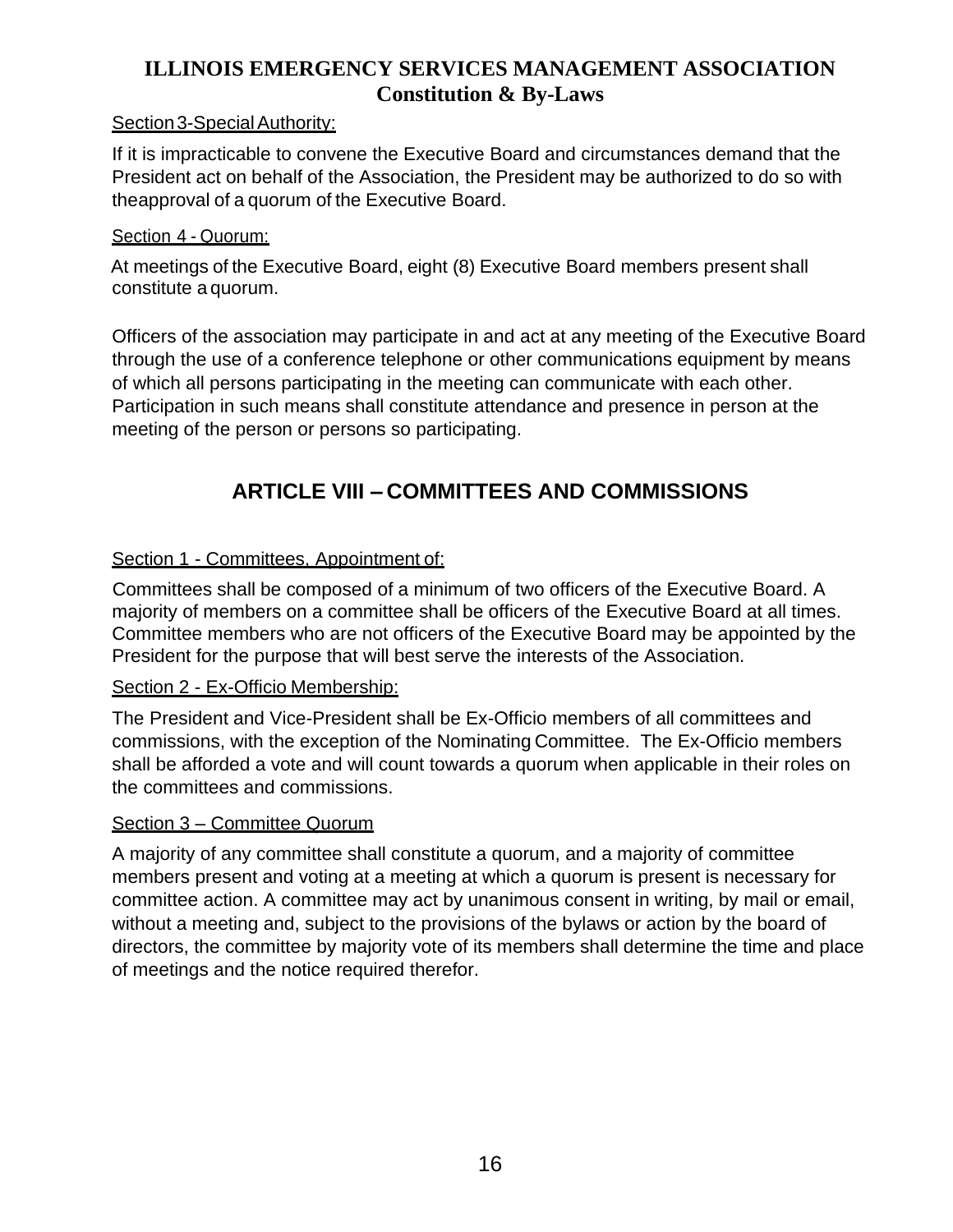#### Section 4 – Types of Committees:

There shall be three (3) types of committees in the Association.

- A. Standing Committee: these are continuing committees, established to advise uponthe administrative and organizational affairs of the Association.
- B. Special Committees: those committees that are conducted with various aspects of theEmergency Management/Preparedness Programs, rather than the administrative affairs of the Association.
- C. Ad-Hoc Committee: these committees may be formed at any time for special purposesor assignment and shall cease to function when their specific task is completed.

#### Section 5 - Committee Composition:

Certain committees shall have a defined membership due to the scope of the committee. Those committees include the:

- A. Budget Committee:
	- 1. The Budget Committee shall be composed of the President, Vice-President, Secretary, Treasurer, the EMAT Coordinator and one Regional Vice-President appointed by the President.
	- 2. The Treasurer shall present an expenditure report to the committee and will remain at all Budget Committee meetings to answer of the report.
	- 3. The Secretary will record minutes of every budget committee meeting. In the absence of the Secretary, the President will assign another committee member to record the minutes.
	- 4. The Budget Committee shall meet prior to the fiscal year end to prepare a budget which shall be ratified by the Executive Board at their final Executive Board meeting of the fiscal year.
	- 5. This budget and fiscal year end Treasurer's Report shall be distributed to the membership in the form of an annual report, which shall be published electronically by the end of the fiscal year and will also be distributed to the membership prior to the annual meeting.
- B. EMAT Committee:
	- 1. The Chairman of the Committee shall be chosen by the committee and their recommendation be given to the IESMA President for appointment.
	- 2. The EMAT Committee shall meet regularly to manage and coordinate the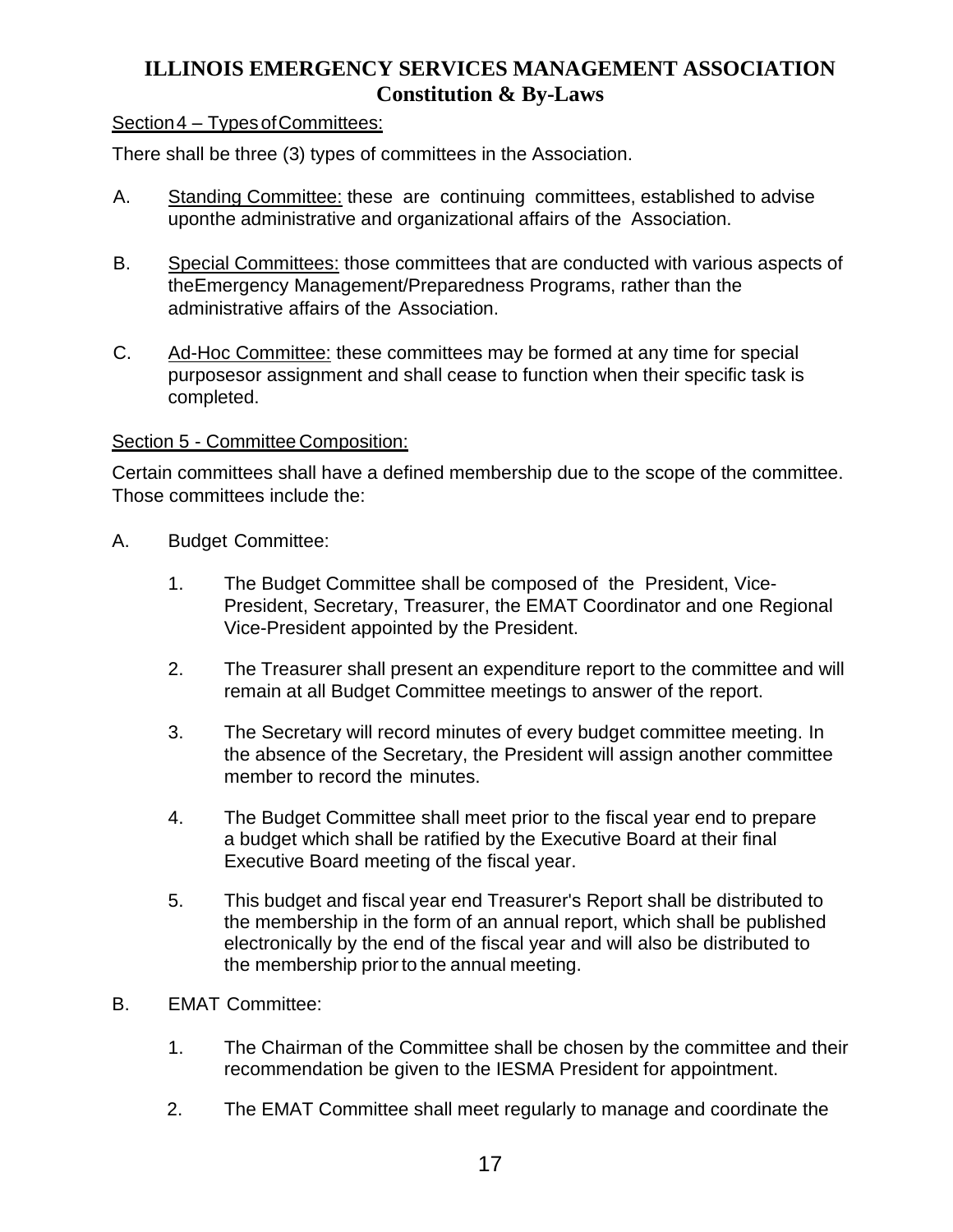operation of the team, oversee the Illinois Emergency Management Mutual Aid System (IEMMAS) and maintain the EMAT in a constant state of readiness.

#### Section 6 – Commissions

The Executive Board may create and appoint persons to a commission, advisory body or other such body which may or may not have officers as members, which body may not act on behalf of the association or bind it to any action but may make recommendations to the Executive Board or to the officers. There is no limit on the number of individuals that may serve on a commission. The chairperson for each commission shall be appointed by the President, with the approval of the Executive Board.

### **ARTICLE IX - MEETINGS OF THE ASSOCIATION MEMBERSHIP**

#### Section 1 - Regular Meetings:

The Association Membership shall meet at times and places designated at least one (1) year in advance, and at such times and places as established by the Executive Board at the AnnualMeeting of the Association.

#### Section 2 - Annual Meeting:

The first regular Membership Meeting shall be designated as the annual meeting.

#### Section 3 - Special Meeting:

By authority of the President or a majority vote of the Executive Board, a special meeting of the Membership of the Association may be convened for a special limited purpose, such specific limited purpose shall be in the notice of the meeting announcement at least thirty (30) days previous to the date set for the meeting and published to the Association Membership

#### Section 4 – Special Elections**:**

If the Association cannot hold a general membership meeting for the purpose of electing officers at any regularly scheduled meeting, the President with consent of the 2/3 executive board may hold a special election if:

- a. Elections cannot be held due to an emergency or disaster preventing safe gatherings, as determined by the Executive Board.
- b. If elections cannot be held in person, the executive board may elect to allow voting either by mail or through electronic voting.
- c. Voting results will be reviewed by the nominating committee then submitted to the executive board for review and validation.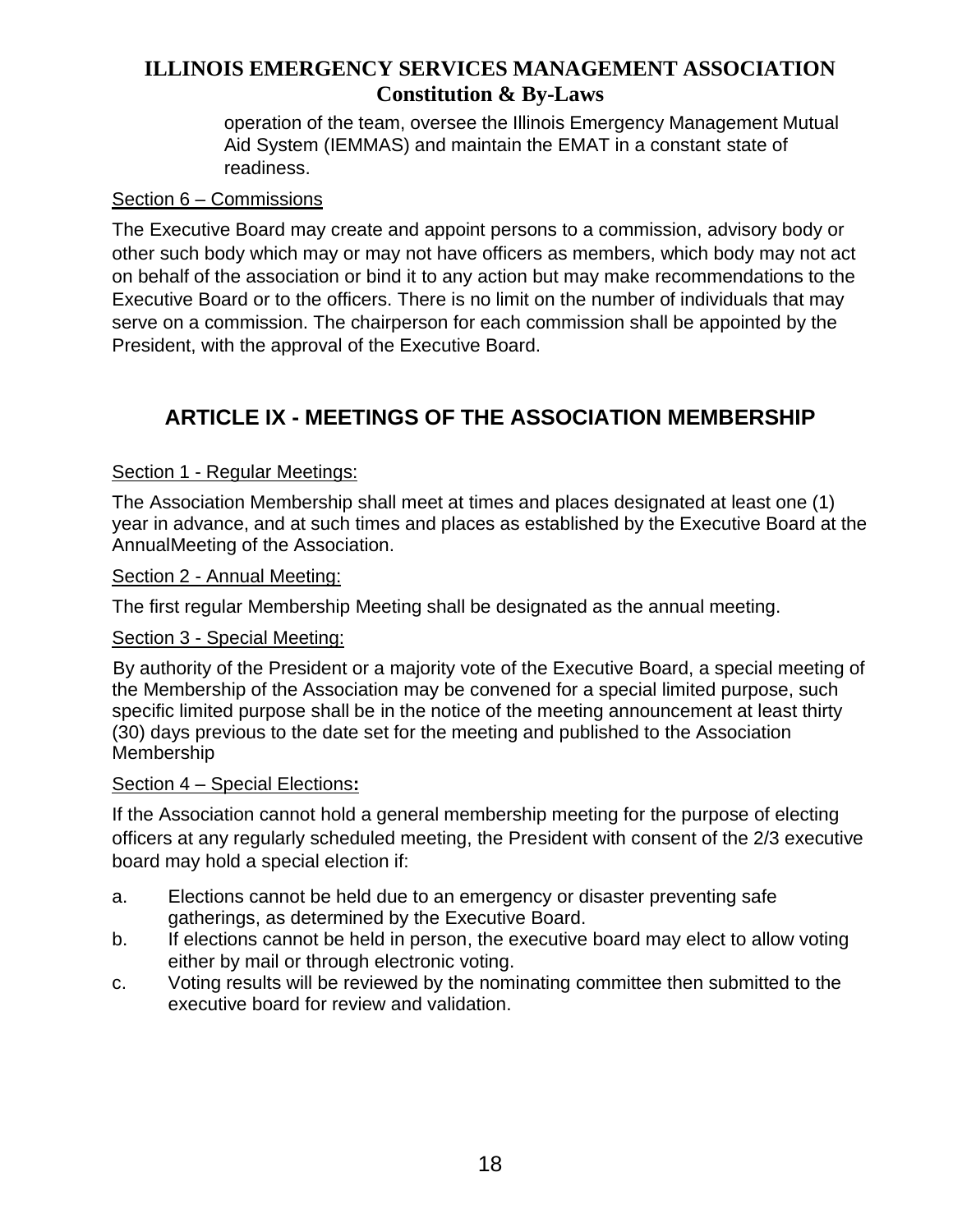#### Section 5 – Quorum:

a. At any Regular or Special Meetings of the Association, there shall be in attendance, voting delegates representing at least thirty-five (35) votes to constitute a quorum. Mail in and electronic voting pursuant to Article IX, Section 4 shall also require a quorum validated by the nominating committee before submitting to the executive board. Failure to achieve a quorum will invalidate the election and a new election shall be held.

### **ARTICLE X – FISCAL RESPONSIBILITY**

The fiscal year of this Association shall be January 1st through December 31st.

No fund-raising activity shall be undertaken by or on behalf of any committee, commission, or regional organization without prior approval of the Executive Board.

### **ARTICLE XI - PARLIAMENTARY AUTHORITY**

Robert's Rule of Order shall be the parliamentary procedures for all matters of procedure not specifically covered by the Constitution, By-Laws, and/or Policies and Procedures of this Association.

### **ARTICLE XIII** – **AMENDMENT and REVISION PROCEDURE**

These Constitution & By-Laws may be amended or revised by two-thirds (2/3) vote of the eligible members present at any Regular Meeting of the Association, where there is a quorum, provided that notice of such proposed amendments shall be circulated to all association members at least thirty (30) days in advance of said meetings; and, provided further that such notice shall contain a copy of the amendment(s) to be considered. Proposed amendments shall be submitted to the Constitution & By-Laws Committee or the Executive Board at least forty-five (45) days in advance of the Regular Meeting of the Association.

In the event of a Federally Declared Disaster that includes a majority of the counties in the State of Illinois, the Executive Board, subject to approval by not less than a majority of the members of the association voting on the proposal, may adopt emergency bylaws, subject to repeal or change by action of the members of the association at the conclusion of the Federally Declared Disaster. Emergency By- Laws adopted pursuant to this part may contain such provisions as may be deemed practical and necessary for the interim management of the affairs of the corporation, including, without limitation, provisions with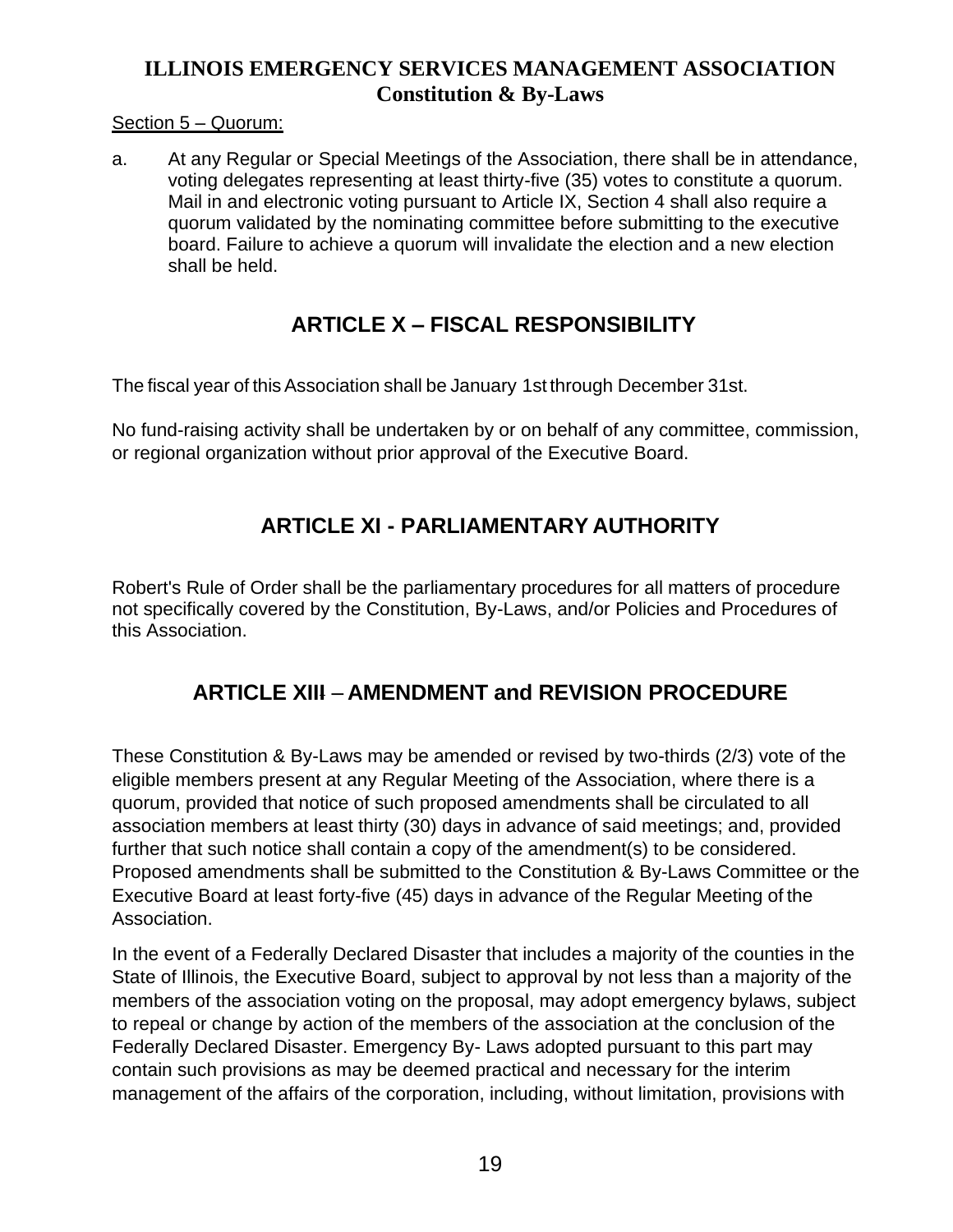respect to the number of officers or members who shall constitute a quorum at a meeting of the Executive Board or the members, the number of votes necessary for action by such board or by the members, the procedure for holding a special election of officers and the procedure for calling and holding meetings of members or the Executive Board.

### **ARTICLE XIV - REVOCATION**

This Constitution & By-Laws revokes the Constitution adopted at the annual meeting of the Association at Springfield, on 28 April 2016, and all subsequent amendments thereto. These Constitution & Bylaws revokes the Constitution and By-Laws adopted at the annual meeting of the Association at Springfield, on 28 April 2016, and all subsequent amendments thereto.

### **ARTICLES XV -MISCELLANEOUS**

#### Section 1 - Definitions:

Unless otherwise specifically set forth herein, words and phrases in this constitution shall havethe following meaning:

- A. "Shall" ismandatory and "May" is permissive.
- B. The masculine gender shall include the feminine gender.
- C. "Political Subdivision" means any County, Township, City, Village, or IncorporatedTown.
- D. "Emergency Management/Preparedness" as used in this Constitution shall mean all of the measures undertaken to minimize the effects of enemy attack or natural disaster, torelieve distress among disaster victims and to aid in the recovery and rehabilitation period after disaster. It shall include such activity as the development of appropriate organizational and operational plans; the recruitment and training of personnel; the establishment of systems for warning the public against impending disaster; and, the establishment of a system of shelters for protection against the effects of nuclear attack.
- E. "Association" whenever used shall mean the Illinois Emergency Services ManagementAssociation (IESMA).
- F. "ESDA" whenever used shall mean Emergency Services and Disaster Agency.
- G. "EMA" whenever usedshall meanEmergency Management Agency.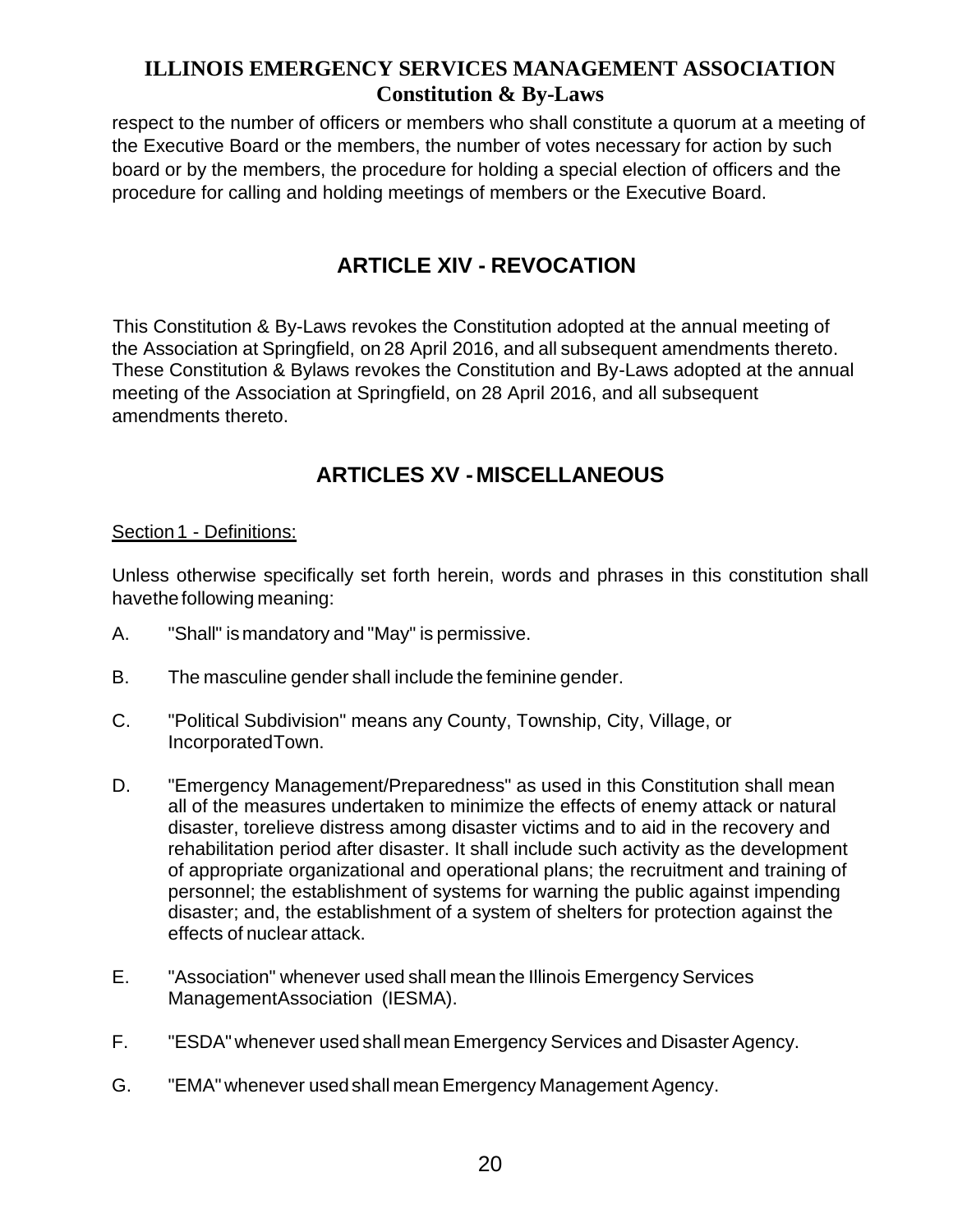- H. "Executive Board" whenever used shall be inclusive of other names such as "Executive Board", "the Board", "Board of Directors" "Executive Officers", "Elected Officers", "IESMA Leadership", "Officers of the Association", and "Statewide Elected Officers".
- I. "EMAT Coordinator" The Chairman of the Committee shall also be known as the EMAT Coordinator. The EMAT Coordinator is responsible for the operation and coordination of the EMAT.

#### Section 2 - Validity:

If any provision of these Constitution and By-Laws, or application thereof to any person or circumstances, is held invalid by a. court of law, the remainder of these Constitution and By-Laws and the application of its provisions to other persons or circumstances shall not be affected thereby.

### **ARTICLE XVI – REGIONAL CHARTER**

#### Section 1 - Regional Organization:

If a Regional Organization, conforming to regional boundaries as established by the Illinois Emergency Services Management Association, Executive Board and provided they have a minimum of ten (10) members and adopt a set of bylaws in harmony with the Illinois Emergency Services Management Association Constitution & Bylaws, a Charter shall be issued by the President with consent of the Executive Board.

#### Section 2 - Annual Charter Fee:

The Executive Board of the Association may authorize an annual charter fee for each Regional Organization upon being issued a charter from the President and may authorize an annual renewal of charter fee.

#### Section 3 - Charter Revoked:

A Regional Charter may be revoked by the Executive Board for failure to maintain minimum membership requirements.

#### Section4 - Fund Raising:

No fund-raising activity shall be undertaken by or on behalf of any Regional Organization chartered under this Article unless prior approval has been obtained from the Illinois Emergency Services ManagementAssociation's Executive Board.